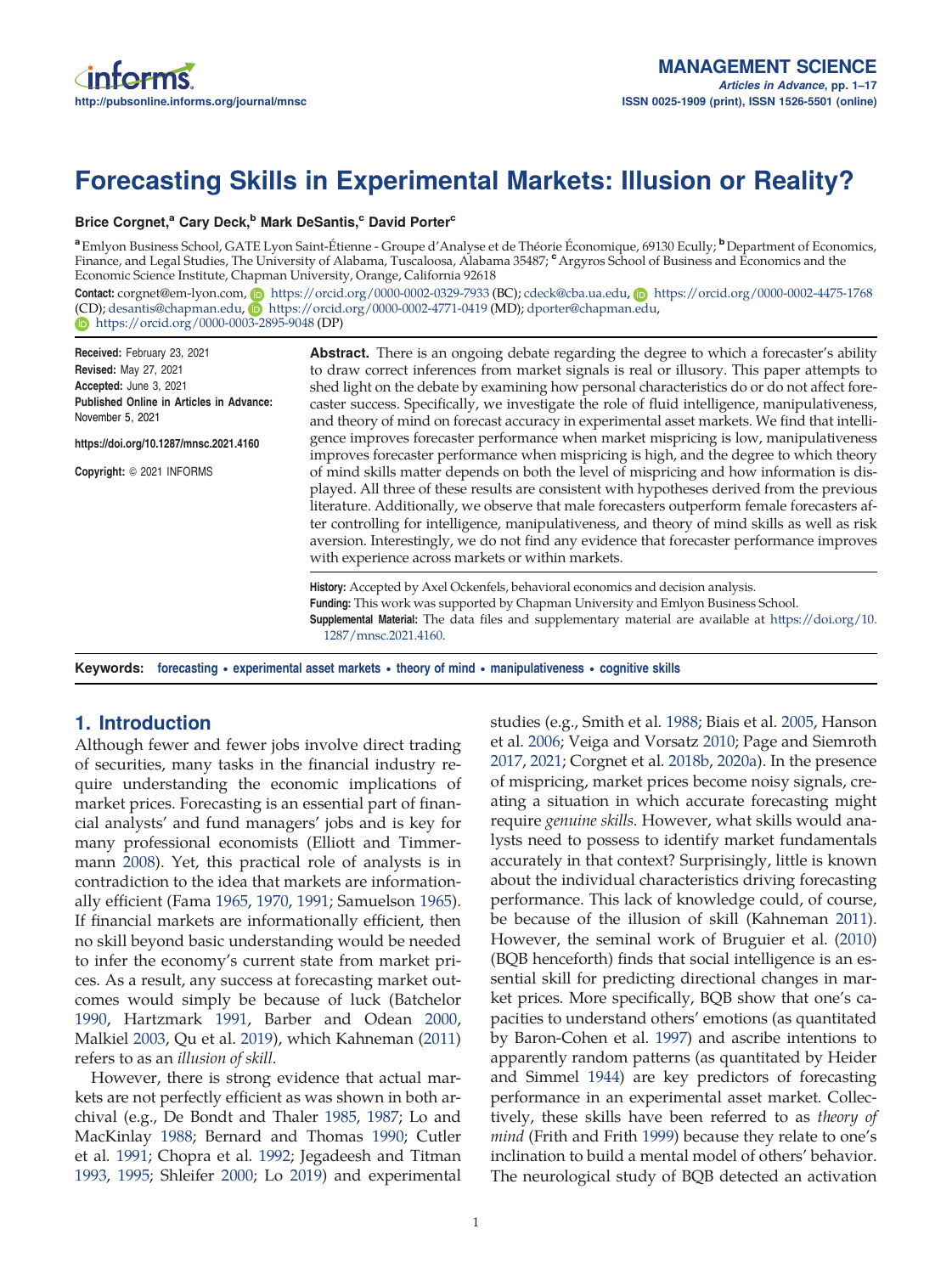in the paracingulate cortex, which is known to activate when inferring others' intentions, for those forecasters who successfully predicted the direction of price changes. BQB also collected some behavioral data showing a positive correlation between theory of mind skills and forecasting performance.

We aim to provide a more comprehensive assessment of the individual drivers of forecasting performance by extending the work of BQB, who only studied 43 participants in their behavioral experiment connecting theory of mind and reasoning test scores with performance in forecasting price changes. Using a larger sample, we assess the relative importance of theory of mind and two other individual characteristics that BQB did not study but have been found to explain financial behavior in archival or experimental studies. These include standard cognitive skills or fluid intelligence (Raven [1936](#page-16-0)) and the personality trait of manipulativeness (Ashton et al. [2014](#page-14-0)). To the best of our knowledge, ours is the first study jointly assessing the predictive power of these individual characteristics on forecasting performance.

To accomplish our goal, we showed participants data from previously conducted experimental markets. In those markets, traders bought and sold assets whose fundamental value depended on which of three possible states was randomly selected. Following Plott and Sunder ([1982,](#page-15-0) [1988\)](#page-15-0), traders were endowed with private information, which in aggregate, was sufficient to reveal the true state. Participants in our study were asked to forecast the randomly selected state based upon the observed market activity. This enables participants' individual characteristics to be linked to their forecasting performance in a situation where fundamental value and thus, forecast accuracy are verifiable ex post. Our approach differs from BQB as we asked participants to predict the fundamental value of the asset rather than the direction of price changes. Thus, success in our task exclusively relied on extracting reliable private information from asset prices and market orders, whereas the task in BQB also required the prediction of price movements that might be unrelated to the fundamental value of the asset. It follows that, beyond the study of forecasting in financial markets, our task mimics the situation of corporate decision makers who attempt to extract private information from stock prices to guide their decisions regarding investments, takeovers, and Chief Executive Officer appointments (e.g., Chen et al. [2007,](#page-14-0) Bakke and Whited [2010,](#page-14-0) Bond et al. [2010](#page-14-0)).

Our main findings support the hypothesis that theory of mind skills play a fundamental role in accounting for a person's forecasting success. We extend previous works by putting forth that these skills are relevant when mispricing is high and the graphical display of information is extensive, thus confirming an informal conjecture stated in BQB. Our second

main result shows that fluid intelligence (or Intelligence Quotient (IQ)) also contributes to explaining forecasting performance. This finding is in line with the archival study of high-performing forecasters, so-called "superforecasters" (Tetlock and Gardner [2016](#page-16-0)), who were found to possess high IQ levels. In addition, we also find that the manipulative personality trait (henceforth, manipulativeness) helps explain forecasting performance. This result is consistent with previous research showing a positive link between self-monitoring scores (Snyder and Gangestad [1986](#page-16-0)), which are closely linked to manipulativeness (Furnham [1989](#page-15-0), Osborn et al. [1998](#page-15-0)), and traders' earnings in double auctions (see Biais et al. [2005](#page-14-0)).

Our findings that theory of mind skills, as well as standard cognitive skills and manipulativeness, explain forecasting performance support the broader hypothesis that forecasting skills are *real* and not *illusory*.

# 2. Hypotheses

In this section, we put forth our hypotheses regarding the effects of theory of mind skill, cognitive ability, and manipulativeness on people's ability to make financial forecasts. Our hypotheses contribute to the current literature by establishing distinct mechanisms by which these individual drivers of financial behavior might operate.

#### 2.1. Theory of Mind

Predicting asset prices accurately requires specific skills related to theory of mind, as shown by BQB. In the behavioral setup of BQB, forecasters had to predict the direction of price changes in markets that might or might not be populated by insiders. In BQB, participants' ability to accurately assess the direction of price changes thus crucially hinges upon their capacity to attend and extract traders' private information. In related papers, Corgnet et al. [\(2018a](#page-14-0)) and Hefti et al. ([2018\)](#page-15-0) have reported a positive effect of theory of mind skills on traders' performance in experimental asset markets. These authors stress that traders with high theory of mind skills perceive market activity as resulting from traders' intentional actions. High theory of mind traders are thus especially attentive to market orders and hence, are more likely to extract valuable insights from observed market activity.

Because the effect of theory of mind skills crucially hinges upon extracting private information from observed market data, these skills will be especially beneficial when mispricing in the market is low. By contrast, in markets with high mispricing, forecasters will not be able to learn much from market data. In the case of asset market bubbles where mispricing is particularly high, De Martino et al. [\(2013\)](#page-15-0) show that theory of mind skills can be detrimental. Forecasters possessing high theory of mind skills tend to actively use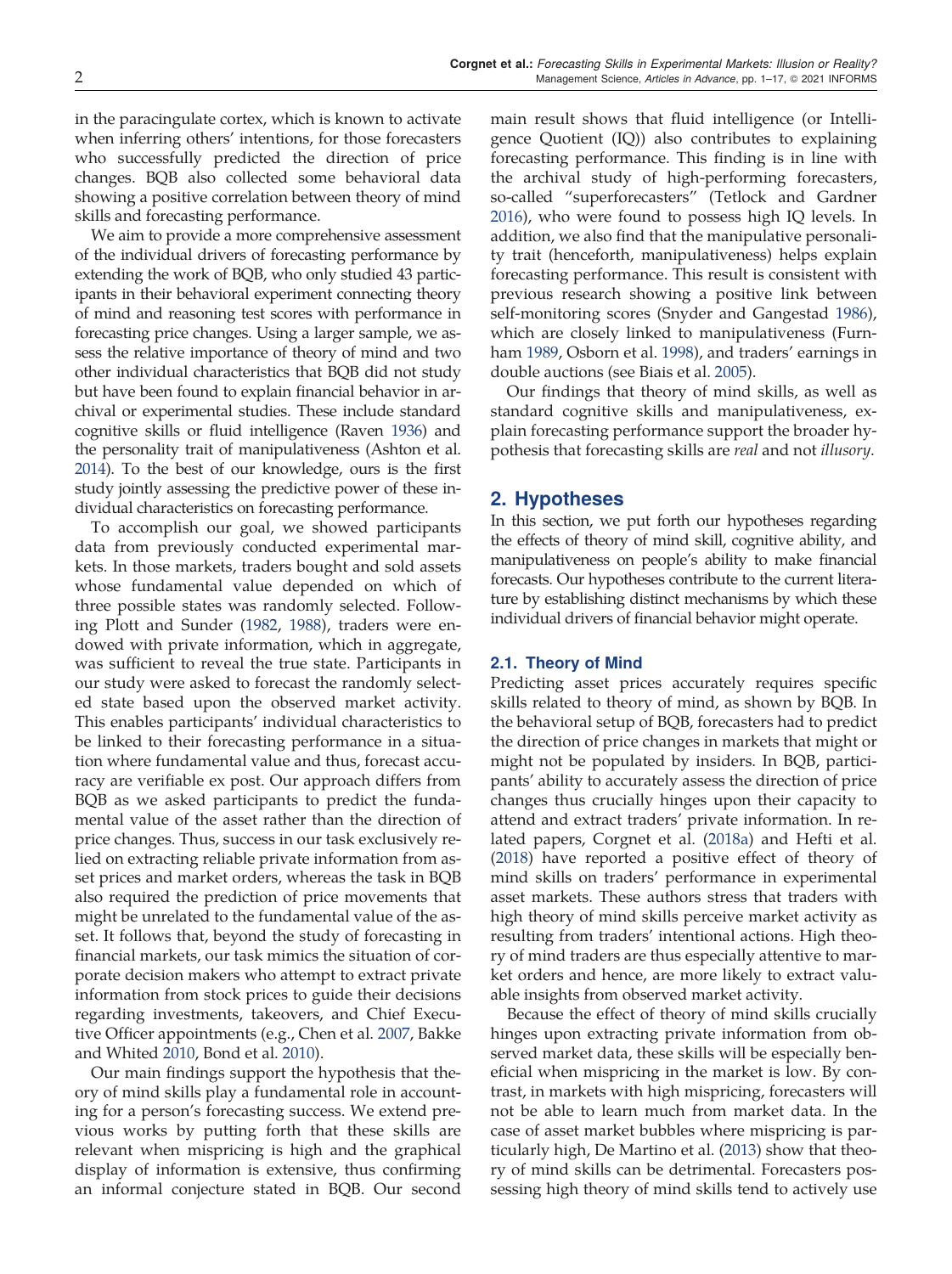<span id="page-2-0"></span>market data and mistakenly infer information about an asset's value from meaningless trends instead of recognizing that the market is being driven by noise. This negative effect of theory of mind is also highlighted by Hefti et al. ([2018\)](#page-15-0), who refer to market participants engaging in such behavior as being "semiotic."

As argued by BQB, theory of mind skills closely relate to pattern recognition. Indeed, the measurement tool of Heider and Simmel [\(1944](#page-15-0)) involves interpreting the movement of shapes in an animation. Thus, high theory of mind traders tend to be influenced by market movements attributing motivations to what they observe. This tendency may be heightened by the fact that market information is often presented graphically. Bruguier et al. [\(2010](#page-14-0), p. 1722) point to the crucial role of the display of market orders in understanding the impact of theory of mind skills on forecasting performance: "One may wonder whether this success should be attributed to our using a purely graphical interface, where order and trade flows are translated into movement of circles of various sizes and colors." Other researchers have also argued that the display of market activity can prompt pattern recognition (Lo et al. [2000,](#page-15-0) Lo and Hasanhodzic [2011](#page-15-0), De Martino et al. [2013\)](#page-15-0). It follows that the effect of theory of mind skills should depend on the graphical display of the information. When the display of market information is more conducive to recognizing patterns, theory of mind skills will have a greater impact on forecasting performance, although the direction of the impact depends on the noisiness of the market information. Although theory of mind skills are multifaceted (BQB), the crucial feature that underlies our hypotheses relies on a trader's inclination to recognize patterns by attributing intentions to a series of market movements. Thus, pattern recognition skills as measured by the Heider–Simmel (HS; Heider and Simmel [1944](#page-15-0)) test will be our primary measure of the predictive power of theory of mind skills. More specifically, this measure captures the cognitive dimension of social intelligence, which is distinguished from its affective dimension in standard measures of social intelligence in clinical psychology (e.g., McDonald et al. [2003\)](#page-15-0). The cognitive dimension assesses a person's ability to conduct social inference and attribute intentions to others, whereas the emotional dimension assesses one's ability to recognize emotions.<sup>[1](#page-13-0)</sup> This distinction is also motivated by evidence in neuroscience showing that cognitive and affective dimensions of theory of mind activate distinct brain regions (see, e.g., Singer et al. [2004\)](#page-16-0). This leads to Hypothesis 1.

Hypothesis 1 (Theory of Mind and Forecasting Performance).

a. *Theory of mind skills* (*as measured with pattern recognition*) *will enhance forecasting performance when*

*mispricing is low and information is presented in a manner conducive to pattern recognition*.

b. *Theory of mind skills* (*as measured with pattern recognition*) *will hurt forecasting performance when mispricing is high and information is presented in a manner conducive to pattern recognition*.

## 2.2. Cognitive Ability

We focus on fluid intelligence (or IQ) as the relevant measure of cognitive ability because it consistently has been found to explain financial performance. IQ, which measures one's capacity to perform abstract mental calculations (Mackintosh and Mackintosh [2011](#page-15-0)), has been shown to relate to stock market participation and successful investment decisions (Kezdi and Willis [2003](#page-15-0), Cole and Shastry [2009,](#page-14-0) Christelis et al. [2010](#page-14-0), Grinblatt et al. [2011](#page-15-0), Benjamin et al. [2013\)](#page-14-0). Using a unique database of adult Finnish men, Grinblatt et al. ([2012\)](#page-15-0) found that high-IQ people exhibited better market timing than their low-IQ counterparts, thus being more likely to buy winning stocks and sell losing stocks. In experimental asset markets with private information similar to those used in the current study, Corgnet et al. [\(2018a](#page-14-0)) show that high-IQ traders earned significantly more than low-IQ traders.  $\pm$  Higher IQ test scores have also been correlated with fewer Bayesian updating errors (Charness et al. [2018](#page-14-0), Corgnet et al. [2018a\)](#page-14-0) and higher strategic levels of rea-soning (Civelli and Deck [2018\)](#page-14-0). $3$  We thus predict that greater fluid intelligence should help forecasters infer the true asset value. Because standard cognitive skills' positive impact on forecasting performance hinges upon extracting information from market data, the benefit of stronger cognitive skills is greater when mispricing is low. By contrast, when mispricing is high, the benefit of stronger cognitive skills is minimal because the market information is noisy.

At first, the prediction that cognitive skills matter might seem at odds with the finding of BQB that participants' scores on a reasoning task did not significantly explain forecasting performance. However, our forecasting task differs from BQB as they asked participants to predict the direction of price changes in the market. Instead, we ask participants to identify the fundamental asset value based on market data. Furthermore, the reasoning task used in BQB is a measure not of IQ but rather, of cognitive reflection (or inhibi-tory control; Diamond [2013](#page-15-0)).<sup>[4](#page-13-0)</sup> The null result of BQB might be because of the fact that cognitive reflection is an imperfect proxy of cognitive ability with correlation coefficients around 0.30 (see, e.g., Toplak et al. [2011](#page-16-0), Corgnet et al. [2018a\)](#page-14-0). Our primary measure of cognitive ability is thus fluid intelligence.

In contrast to theory of mind, we do not have an a priori reason to expect that the way information is displayed will influence the effect of standard cognitive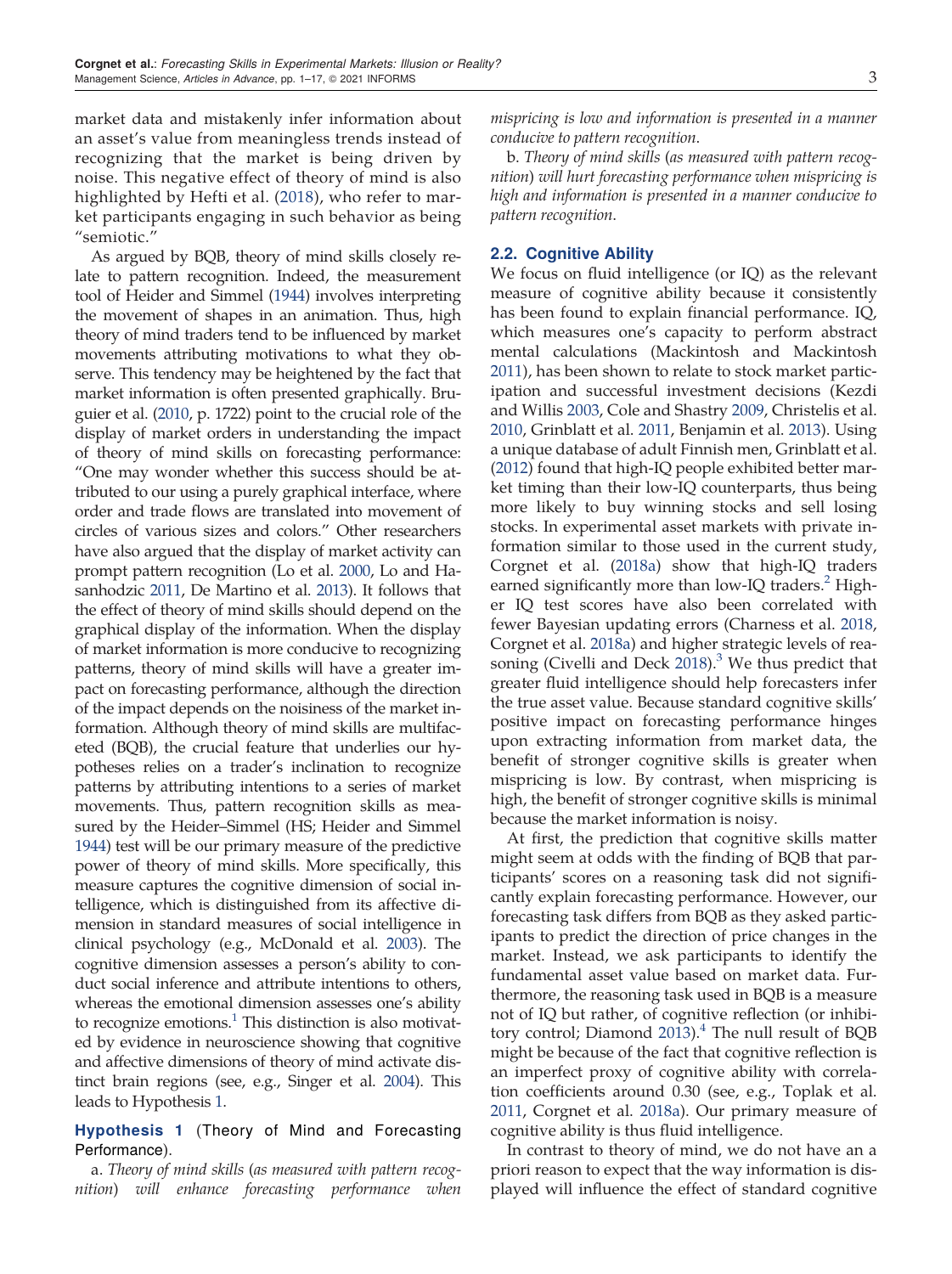<span id="page-3-0"></span>skills on forecasting performance. This leads to Hypothesis 2.

## Hypothesis 2 (Cognitive Ability and Forecasting Performance).

*Cognitive ability will enhance forecasting performance when mispricing is low but will not affect forecasting performance when mispricing is high*.

## 2.3. Manipulativeness

The finance literature has generally ignored personality traits despite recent work showing their relevance in explaining individual economic success (see Borghans et al. [2008;](#page-14-0) Barrick and Mount [2009](#page-14-0); Almlund et al. [2011;](#page-14-0) Heckman and Kautz [2012](#page-15-0); Corgnet et al. [2015,](#page-14-0) [2020b](#page-14-0)). The experimental economics literature has also shown correlations between personality traits and strategic sophistication. For example, Gill and Prowse [\(2016\)](#page-15-0) show that agreeable and emotionally stable people tend to be more strategically sophisticated in beauty contest games and play strategies closer to the Nash equilibrium.

Only a few papers have studied the impact of personality traits on traders' earnings and strategies in experimental markets. One such study, Biais et al. [\(2005\)](#page-14-0), shows that self-monitoring explains traders' performance. $5$  More specifically, Biais et al. ([2005,](#page-14-0) p. 298) claim that people who score high on selfmonitoring "may assume that other market participants are also behaving strategically and trying to manipulate the market as they do. Accordingly, high self-monitors should be less likely to take market prices at face value and will reason about the signals and strategies that generated them." Even when traders are not explicitly incentivized to manipulate prices (as in Hanson et al. [2006](#page-15-0), Deck et al. [2013](#page-15-0)), they can place orders that contradict their private information so as to distort prices and thus, trade advantageously (Biais et al. [2005](#page-14-0)). Self-monitoring skills should be especially critical in markets in which mispricing is high and attempts to distort prices are likely to be successful. By definition, markets with low mispricing have not experienced successful manipulation attempts, and as such, self-monitoring is unlikely to help forecasters. By contrast with theory of mind and standard cognitive skills, self-monitoring will lead traders to downplay the role of prices as valuable signals of the true asset value. Traders who are high in self-monitoring will thus be more manipulative and more likely to perceive other traders as trying to manipulate market prices (Biais et al. [2005](#page-14-0)). Following the original work of Snyder and Gangestad ([1986\)](#page-16-0), self-monitoring has been explicitly integrated in personality theory thanks to the development of the HEXACO scale (Lee and Ashton [2004](#page-15-0)), which includes honesty as the sixth fundamental trait of personality in addition to the big

five (see, e.g., John et al. [1991\)](#page-15-0). Also, the honesty trait includes a facet of personality that assesses whether a person is manipulative or not. Manipulativeness is measured with items, such as "I would pretend to like someone just to get that person to do favors for me," which are very closely related to the self-monitoring items, such as "I may deceive people by being friendly when I really dislike them." These two scales are both conceptually similar and empirically correlated (Tseëlon [1992,](#page-16-0) Grieve [2011\)](#page-15-0). Because the selfmonitoring scale was not developed within a theory of personality, it is not orthogonal to the five fundamental traits of personality. In particular, selfmonitoring scores correlate with extraversion (see Furnham [1989,](#page-15-0) Osborn et al. [1998\)](#page-15-0). Because of these psychometric concerns, we measure manipulativeness and extraversion separately using the HEXACO scale instead of the self-monitoring scale.

Finally, like cognitive skills, we have no a priori reason to believe that the manner in which information is presented will interact with manipulativeness.

## Hypothesis 3 (Manipulativeness and Forecasting Performance).

*Manipulativeness will enhance forecasting performance when mispricing is high but will not affect forecasting performance when mispricing is low*.

# 3. Experimental Design

We test the mechanisms identified in the previous section in a laboratory setting in which we can manipulate mispricing levels in markets and the graphical display of information available to forecasters. The experiment was conducted in three phases: instructions, forecasting task, and questionnaire.

#### 3.1. Instruction Phase

The full set of instructions is available in the supplementary material. The participants were recruited from a pool of individuals who had previously traded in the same type of experimental asset markets used in the forecasting task. These previous markets fol-lowed the design of Plott and Sunder ([1982](#page-15-0), [1988](#page-15-0)).<sup>[6](#page-13-0)</sup> In phase 1, the participants were reminded that they had previously participated in a market experiment in which a single asset was traded for five minutes. This asset paid a liquidating dividend of either 50, 240, or 490 at the end of the market period with probabilities commonly known among the 12 traders in the market (these parameters are originally from Plott and Sunder [1988](#page-15-0)). Private signals of the form "Not 50," "Not 240," and "Not 490" were available to the traders in these markets. In Plott and Sunder [\(1982](#page-15-0))-style markets, some traders were *fully informed*, meaning they were given two of these signals at the beginning of the period so that they knew the true asset value with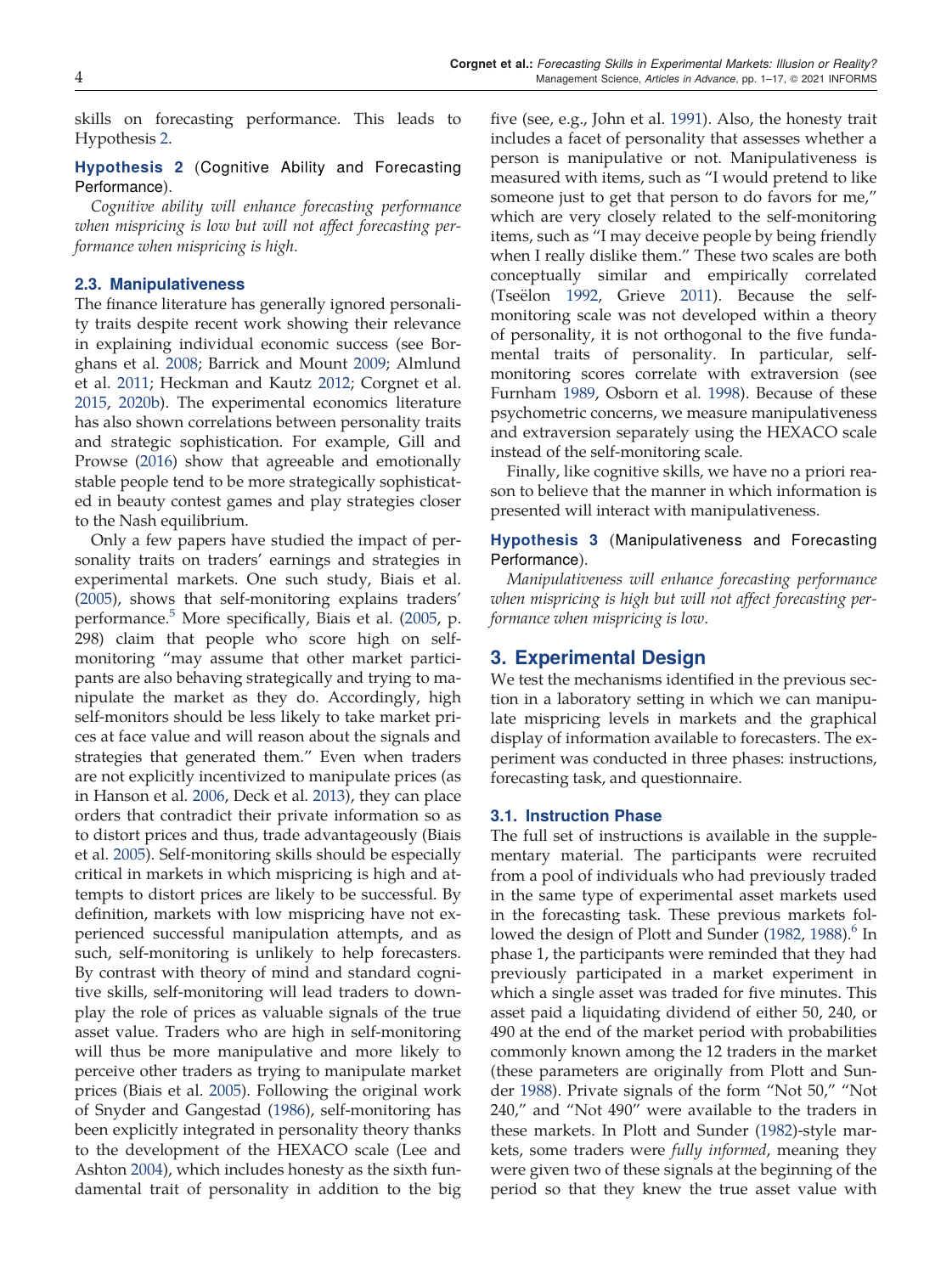certainty. The other traders were *uninformed* in that they did not receive private signals. In Plott and Sunder [\(1988](#page-15-0))-style markets, all traders were *partially informed*, meaning that each received exactly one private signal; however, half received one signal, and the other half received the other possible signal. Thus, in aggregate, the participants had complete information.

Participants were given a reminder of how the double-auction trading market worked as well as the basic private signal and asset value structures. They completed two unpaid practice markets lasting five minutes. In the first practice market, participants were informed that all traders would be *partially informed*. In the second practice market, they were informed that one-half of the traders would be *fully informed*. As in the historic markets, these markets were conducted with groups of 12 participants. At the conclusion of the second practice market, participants were informed that they would be shown past experimental sessions and be asked to make inferences about what they observed. An incentivized three-question comprehension quiz was then administered (\$0.50 per correct answer). Upon completion of the quiz, a monitor read the solutions to the participants and publicly answered any questions.

#### 3.2. Forecasting Task

In phase 2, participants were placed in the role of a forecaster observing data from a previous financial market experiment (market data taken from Corgnet et al. [2018a,](#page-14-0) [2020a\)](#page-14-0).<sup>[7](#page-13-0)</sup> The forecasters' main task was to predict the true value of the asset being traded in the observed markets.

Of the available data from Corgnet et al. [\(2018a](#page-14-0), [2020a\)](#page-14-0), 12 sessions were randomly selected: 4 (of 10) of the sessions in which there were 12 *partially informed* traders, 4 (of 10) of the sessions in which there were 6 *fully informed* traders, and 4 (of 5) of the sessions in which there were only 2 *fully informed* trad-ers.<sup>[8](#page-13-0)</sup> Five market periods were then randomly drawn from each of these sessions. These five market periods from a single historic session were grouped together and treated as a single "block." The ordering of the blocks (five periods from a historic session) and the ordering of the markets within a block were randomized for each participant. That is, each participant observed a (different) random sequence of the 12 historic sessions listed. Moreover, each participant observed a (different) random sequence of the five markets within each historic session. That said, all participants observed data from the same 60 market periods. This randomization enables us to identify if forecasting performance improves with the forecaster's overall experience, the forecaster's experience with a given set of traders, or the experience of the traders in the market being observed.

Participants forecast the true asset value for each market they observed by assigning a probability, *Prob<sub>v</sub>*, to each of the three possible asset values:  $v \in V := \{50, 240, 490\}$  $v \in V := \{50, 240, 490\}$  $v \in V := \{50, 240, 490\}$ .<sup>9</sup> Upon conclusion of a block, participants were asked to forecast two additional characteristics of the original session from which the five (just observed) markets were drawn. First, participants assigned probabilities to each of the three possible information structures: 12 *partially informed*, 6 *fully informed*, and 2 *fully informed*. Second, participants assigned probabilities to the number of participants in the original session who had high cognitive reflection test (CRT) scores (Frederick [2005](#page-15-0)).<sup>[10](#page-13-0)</sup> In addition to allowing us to examine forecasters' beliefs about the cognitive sophistication of the group of traders they just observed, this served to reinforce to the forecaster that each block of five markets was from a distinct group of traders.

A quadratic scoring rule was used for each elicited belief (60 forecasts of true asset value, 12 forecasts of information structure, and 12 forecasts of CRT level). The payment per question was determined via the following equation:

$$
\frac{1}{2} \left[ 1 + 2 \times Prob_{correct} - \sum_{v \in V} Prob_v^2 \right],
$$

where *Probcorrect* is the probability the forecaster assigned to the true asset value. Thus, the payment per question could range between \$0.00 for a guess that placed all probability on an incorrect value and \$1.00 for a guess that placed all probability on the correct value, whereas placing equal weight on all values would result in a payoff of  $$0.67<sup>11</sup>$  $$0.67<sup>11</sup>$  $$0.67<sup>11</sup>$  Participants were informed of the correct answer after submitting a forecast. Thus, they received immediate feedback regarding the accuracy of their forecast.

#### 3.3. Questionnaire

In phase 3, participants completed a series of six surveys: (1) Heider–Simmel test, (2) cognitive ability test, (3) bomb risk elicitation task (BRET), (4) eye-gaze test, (5) HEXACO personality test, and (6) demographic questions.

The HS test is commonly used to assess theory of mind skills related to pattern recognition (Bossaerts et al. [2019\)](#page-14-0). It was operationalized in a manner similar to BQB. Participants watched a video in five-second intervals of three geometric objects: a circle and two triangles. After each interval, the video was paused for 10 seconds, and participants were asked to forecast whether, after the next 5-second interval, the large triangle was going to be closer to, farther from, or at the same distance from the small triangle. Participants were paid \$1 for each correct answer and incurred a \$0.25 penalty for not responding within the 10 seconds.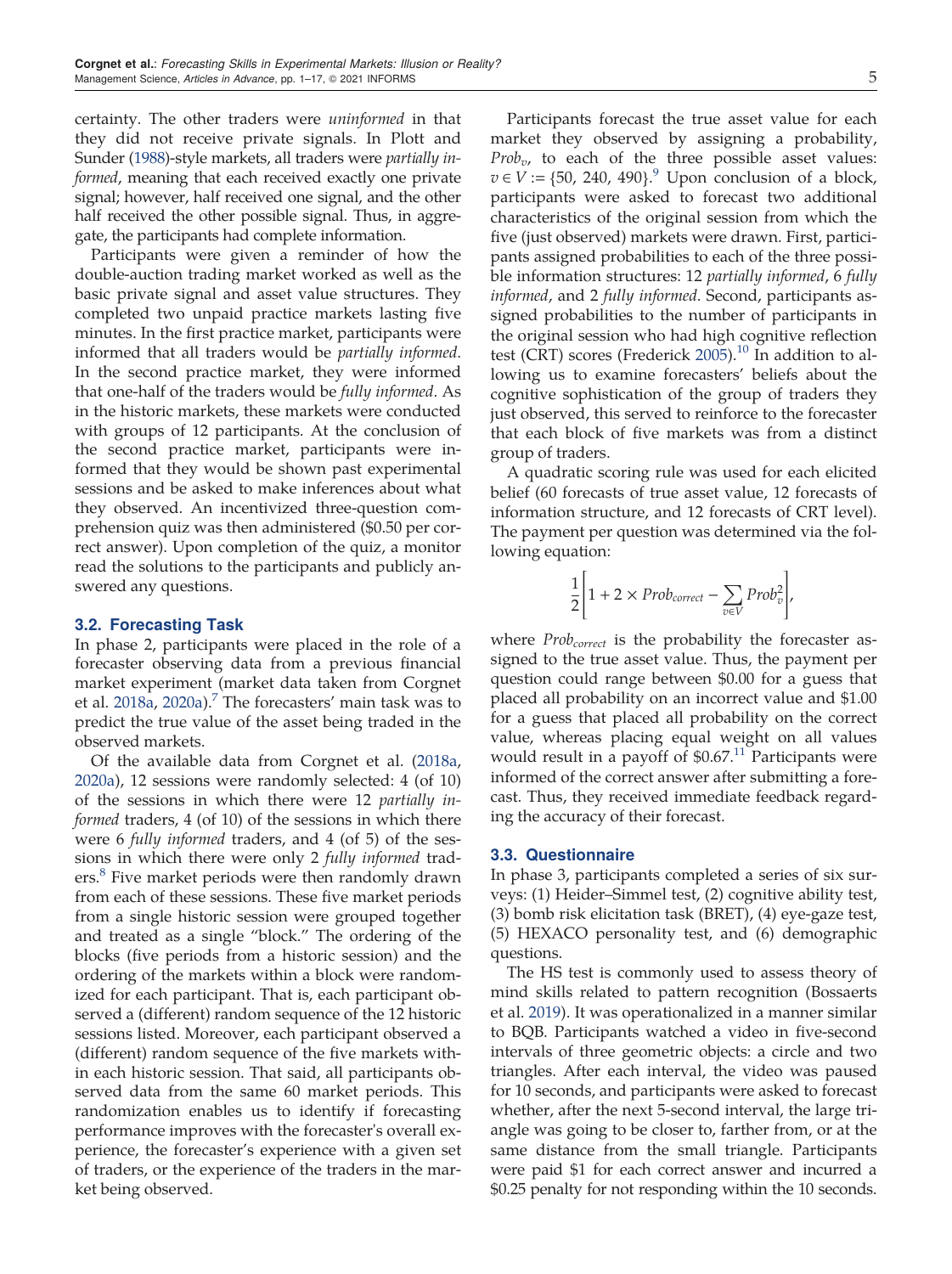Participants made a maximum of 14 guesses in this task. Our measure of theory of mind skill (HS score) is the number of correct responses the participant makes on this task.

The cognitive ability test was adapted from Civelli and Deck [\(2018](#page-14-0)). In this test, participants were shown a three-by-three table of images, with the image in the lower right corner missing. Participants were asked to select the image (from a given set of images) that logically completes the sequence similarly to the Raven [\(1936\)](#page-16-0) test.<sup>[12](#page-13-0)</sup> Participants were given six minutes to answer 12 such questions. Each correct answer was worth \$0.50. Our measure of cognitive ability is the number of correct responses the participant makes on this task.

The BRET is adapted from Crosetto and Filippin  $(2013).$  $(2013).$ <sup>[13](#page-13-0)</sup> In this test, participants were shown a sevenby-seven square grid of boxes. A bomb was randomly placed behind 1 of the 49 boxes. Participants were instructed to select a number between 1 and 49, indicating the number of boxes they wished to collect (collection occurred left to right and then top to bottom). If the bomb was behind one of the collected boxes, then the participant earned \$0.00 for this task. If the bomb was not behind one of the collected boxes, then the participant earned \$0.10 for each collected box. Participants were given two minutes to complete this task. Even though we do not have a specific hypothesis regarding the effect of risk attitudes on forecasting performance, we included it as a control. Risk attitudes have been shown to relate to financial behavior in experimental markets, accounting for lower bids on risky assets (e.g., Fellner and Maciejovsky [2007,](#page-15-0) Breaban and Noussair [2015](#page-14-0)). Our measure of risk attitudes is based on the number of boxes selected by the participant. Rather than using the raw number, we rely on the implied level of relative risk aversion because this is a more standard measure and a nonlinear transfor-mation of the number of boxes selected.<sup>[14](#page-13-0)</sup>

The eye-gaze test is adapted from Baron-Cohen et al. [\(1997\)](#page-14-0) and is another task commonly used to assess theory of mind skills. Participants were shown sets of eyes and instructed to select the word (from a list of four) that best described what the person in the image was thinking or feeling. Participants were given six minutes to complete this task, which was not incentivized.<sup>[15](#page-13-0)</sup> We collected this additional theory of mind skills measure following BQB. However, as it is not a measure of pattern recognition, we do not expect that this aspect of theory of mind would affect forecasting performance, although BQB do report that it has some influence. Because this is not our main measure of theory of mind skills, we only collected the short version of the test that uses 10 instead of 36 questions (Olderbak et al. [2015\)](#page-15-0). The eye-gaze test analysis is exploratory and relegated to the appendix (see Section [A.4](#page-12-0) in the appendix).

The HEXACO personality test asks participants to decide on a scale of one (strongly disagree) to five (strongly agree) how much they agreed with each of several statements.<sup>[16](#page-13-0)</sup> This survey assesses six major dimensions of personality (honesty-humility, emotionality, extraversion, agreeableness, conscientiousness, and openness to experience). Participants were given 10 minutes to complete the 60 questions. Although the literature does not suggest any hypotheses regarding the predictive power for personality traits beyond the manipulativeness facet, we decided to measure all traits. This is motivated by the methodological concern of conducting the HEXACO test in its standard form rather than isolating a subset of questions.

Demographic questions consisted of the following three items. (1) What is your gender? (2) Do you regularly look at stock prices? (3) In what school are you enrolled?

## 3.4. Treatments

The design exogenously manipulates the level of mispricing by altering the structure of information, which we analyze within subject. It also varies the graphical display of information presented to forecasters, which we analyze between subject. With either 31 or 32 forecasters per graphical display each making 20 forecasts for each of three information structures, we observe a total of 7,500 forecasts for an average of 625 forecasts per combination of graphical display and information structure.

**3.4.1. Mispricing.** To assess mispricing in a market, we calculate the mean absolute deviation (MAD) of market prices and the true asset value. Mispricing was exogenously manipulated in each experimental session by having participants make forecasts under three possible information structures: 12 *partially informed*, 6 *fully informed*, and 2 *fully informed*. Corgnet et al. [\(2020a\)](#page-14-0) show that prices typically track fundamentals in markets where insiders are one-half of the traders (six *fully informed*). In contrast, mispricing is often high in the 12 *partially informed* and 2 *fully informed* markets.<sup>[17](#page-13-0)</sup> Using markets with different information structures assures considerable heterogeneity of MAD across all markets. In the subsequent analysis, we conduct a median split of the randomly selected markets based on MAD to identify low- and high-mispricing markets. The average MAD in the low-mispricing markets is 47.89, whereas the average MAD in the high-mispricing markets is 211.85. At a conceptual level, we are distinguishing between low and high levels of mispricing as reflecting cases in which private information is either successfully incorporated into prices or not. Thus, markets with low MAD are ones in which the rational expectations model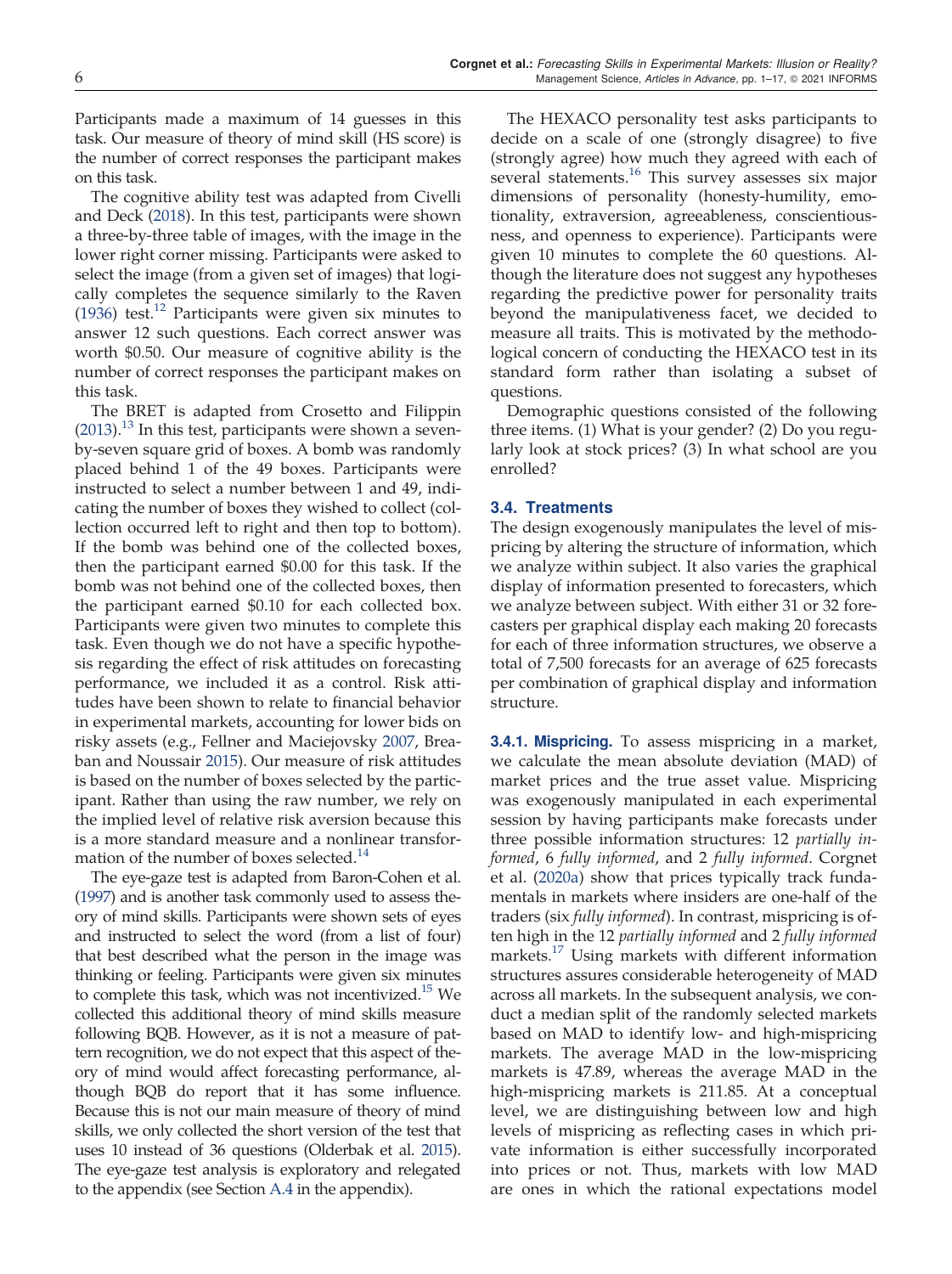forecasts prices relatively well, whereas markets with high MAD are ones in which the rational expectations model does not forecast prices well.

**3.4.2. Graphical Display.** The second design dimension corresponds to the nature of the graphical display shown to the forecasters. Although forecasters were always shown a time series of market prices in a chart, there were four variations based upon combinations of two distinct features (see Figures S1–S4 in the supplementary material). The order book, which contains bids and asks (see Offers to Sell and Offers to Buy on the right side of Figure S1 in the supplementary material), was either visible or not visible. Further, the market charts were displayed either statically or dynamically. When the display was dynamic, the participants observed a time-compressed 30-second video replay of the market that originally lasted for five minutes. In these videos, transactions appeared sequentially over the 30-second window. When the display was static, for 30 seconds the participants were shown the final image from the market replay video. Although forecasters could assign probabilities for each possible true asset value at any point during the 30-second observation window, they could not submit the probabilities until the 30 seconds had elapsed.

In total, we had four different graphical displays. We refer to the case where the image was static and the order book was not displayed as the *Basic Graphical Display*. This was the treatment in which the least amount of information was displayed. *Extensive Graphical Display* was dynamic and displayed an updated order book throughout the replay, and thus, it was the treatment in which the most information was graphically displayed. We refer to the case where the image was dynamic and the order book was not displayed and the case in which the image was static and the closing order book was displayed jointly as the *Intermediate Graphical Display*. These two cases provided more graphical information than the *Basic Graphical Display* and less than the *Extensive Graphical Display*. A priori, we cannot hypothesize whether the graphical information about the book or the dynamic display of transaction prices would matter the most in explaining the impact of theory of mind skills on forecasting performance. Yet, we conducted two treatments at the *Intermediate Graphical Display* in order to implement a full two-by-two factorial design. In addition, this allowed us to test, a posteriori, whether these two intermediate levels differ in explaining the effect of theory of mind skills on forecasting performance.<sup>[18](#page-13-0)</sup>

#### 3.5. Procedures

A total of 125 participants completed this study in six sessions. The average earnings of the participants were \$49.85.[19](#page-14-0) This includes average payments of \$0.66 for the comprehension quiz in phase 1, \$33.95 for phase 2 (forecasting task), and \$8.24 for phase 3 (questionnaire). $^{20}$  $^{20}$  $^{20}$  In addition, participants were given a \$7 participation payment for the two-hour study.

Each experimental session was conducted with either 12 or 24 participants, and each participant was randomly assigned to one of the four graphical dis-play formats.<sup>[21](#page-14-0)</sup> This ensures that the observations are balanced across treatments, and it reduces any impact of session effects on treatment effects.

# 4. Results

We start by providing Table 1, which provides a correlation matrix for our main predictors of forecasting performance: theory of mind skills (as measured with HS), cognitive ability, and manipulativeness.

To the best of our knowledge, correlations between these variables have not been previously reported in the literature. We find it interesting that there is no substantial correlation between these factors. Further, we do not observe significant correlation between gender and any of the characteristics listed in Table 1 (i.e., no *p*-values < 0.10). Our measure of risk aversion is marginally correlated with cognitive ability (correlation coefficient =  $-0.160$  with *p*-value = 0.074), although it is not significantly correlated with manipulativeness, HS, or gender. As a result, these variables can be used simultaneously in our analysis without introducing collinearity issues. $^{22}$  $^{22}$  $^{22}$  We also note that the mean score for each of the three characteristics listed in Table 1 did not differ across graphical display levels, which is the only dimension of the experimental design that was administered between subjects. $^{23}$  $^{23}$  $^{23}$ 

To examine the effects of individual characteristics, we define the *Price Forecasting Error* as the difference (in absolute terms) between the predicted expected value of the asset based on the probabilities reported by the forecaster and the true asset value. We test our three hypotheses by regressing price forecasting error against our three predictors: *HS*, *Cognitive Ability*, and *Manipulativeness*. We use linear panel regressions with robust standard errors. We control for gender (*Male* dummy variable takes the value of one for males and zero otherwise), the true asset value in the observed market (*True Asset Value* is either 50, 240, or 490), and *Risk Aversion*. We also include two additional variables, *Original Round* and *Times Observed*. The former corresponds to the observed market's round number

Table 1. Correlations (*p*-Values) Between Individual Characteristics

|                                       | HS                                 | Cognitive ability |
|---------------------------------------|------------------------------------|-------------------|
| Cognitive ability<br>Manipulativeness | $-0.039(0.663)$<br>$-0.034(0.707)$ | 0.159(0.077)      |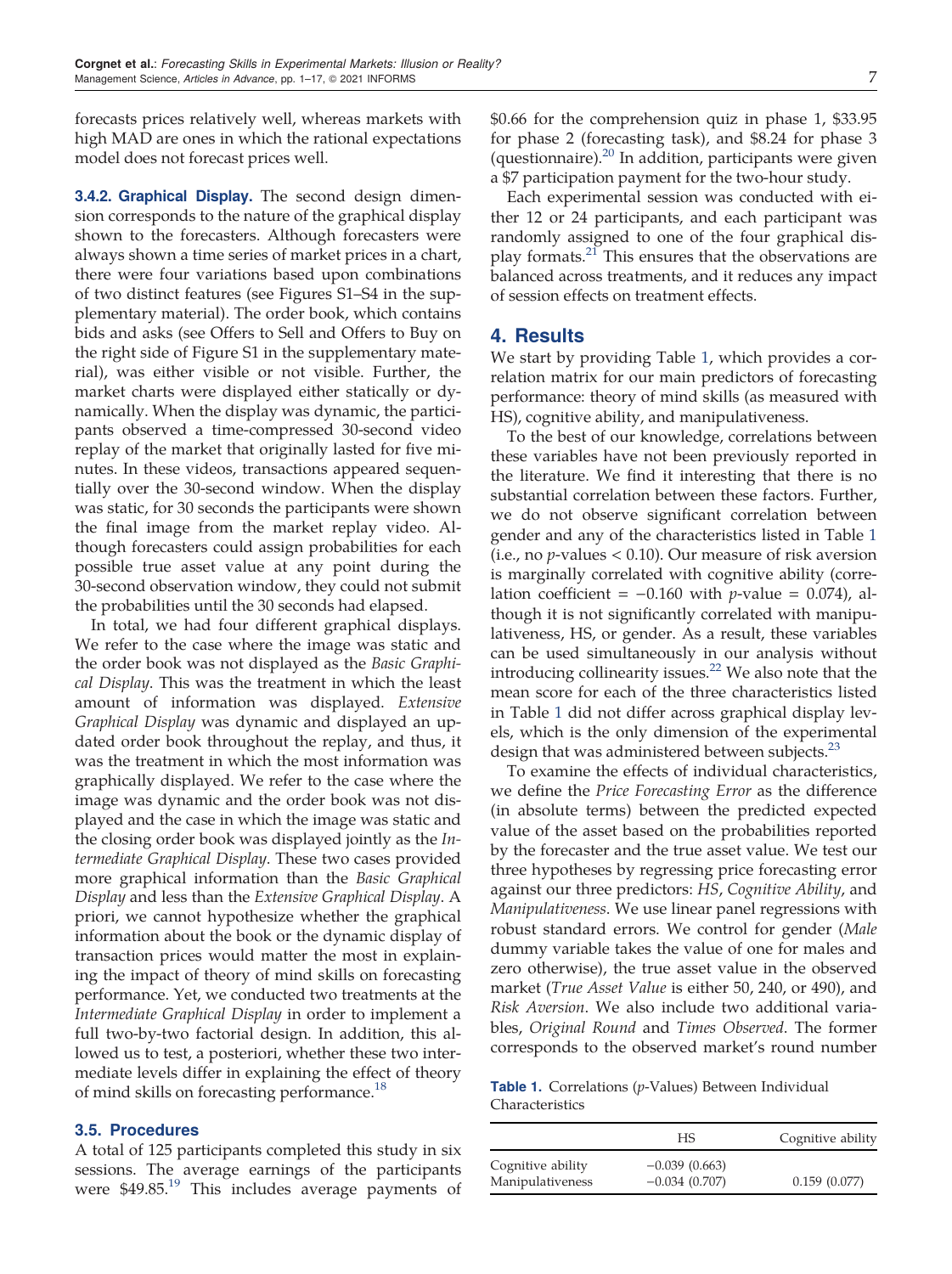<span id="page-7-0"></span>(1–17) within the original session and thus, is a measure of the experience of the traders in the market that is being observed. The latter indicates how many times the forecaster has observed that specific group of traders (one through five). These variables are included because forecasters might perform better when using market data generated by groups of traders who have been together longer and forecasters' predictions might improve after they have familiarized themselves with a specific group of traders. We also utilize session and time fixed effects. The former are included to account for any effect that might be session specific such as the time of day or the check-in process, whereas the latter are included to control for learning as forecasters' predictions might improve over time. We also include random effects for participants.<sup>[24](#page-14-0)</sup>

Our hypotheses suggest that each of the three main characteristics interacts with the level of mispricing in the market. So, we interact each variable with the *High Mispricing* dummy variable, which takes the value of one if the MAD value of the observed market is greater than the median MAD value across all 60 historical markets and takes the value of zero otherwise. Hypothesis [1](#page-2-0) further suggests that the effect of theory of mind skills depends on the manner in which information is presented graphically. Thus, we also include interactions of the *HS* and *High Mispricing* with dummy variables for *Intermediate Graphical Display* and *Extensive Graphical Display*. Results from this regression are presented in Table [2.](#page-8-0) Because the dependent variable is an error, negative coefficients indicate marginal improvements in forecasting performance.

Before assessing our hypotheses, we note that, if the regression reported in Table [2](#page-8-0) is repeated without any interaction terms, the coefficient on *HS* is negative and significant ( $p$ -value  $= 0.032$ ) indicating that, in aggregate, theory of mind skills enhance forecasting performance. Further, the coefficient on *Cognitive Ability* is found to be negative and marginally significant (*p*value = 0.0996), whereas the coefficient on *Manipulativeness* is found to be insignificant ( $p$ -value = 0.470). These results are available in Table [A.1](#page-10-0) in the appen-dix.<sup>[25](#page-14-0)</sup> However, our hypotheses suggest that such an approach to evaluating the importance of these characteristics is incomplete. Thus, we test our three hypotheses and present the findings in a series of results.

In line with Hypothesis [1](#page-2-0), we show that theory of mind has explanatory power for forecasting performance that interacts with mispricing levels and the graphical display. In addition, cognitive ability and manipulativeness also explain forecasting performance as predicted in Hypotheses [2](#page-3-0) and [3.](#page-3-0)

**Result [1\(](#page-2-0)a).** In line with Hypothesis  $1(a)$ , we show that theory of mind skills (as measured with pattern recognition) enhance forecasting performance when mispricing is low and the graphical display of information is extensive.

**Support.** From the statistical tests reported in Table [2](#page-8-0), when mispricing is low, the coefficient for HS score is not significant (which is the relevant test for *Basic Graphical Display*; *p*-value 0.129). For *Extensive Graphical Display*, the relevant test is *HS* + *HS* × *Exten* $sive Graphical Display = 0$ , which is negative and statically significant ( $p$ -value = 0.042). Interestingly, for *Intermediate Graphical Display*, the effect of *HS* when mispricing is low is *HS* + *HS* × *Intermediate Graphical Display*, which is negative and significantly different from zero ( $p$ -value = 0.022). Our findings confirm Hypothesis [1\(](#page-2-0)a) and suggest that the graphical display does not have to be extensive for theory of mind skills to play a critical role.  $\square$ 

**Result [1\(](#page-2-0)b).** In line with Hypothesis  $1(b)$ , we show that theory of mind skills (as measured with pattern recognition) reduce forecasting performance when mispricing is high and the graphical display is extensive.

**Support.** From the statistical tests reported in Table [2](#page-8-0), at the *Basic Graphical Display* when mispricing is high, the relevant test for the HS score is  $HS + HS \times High$ *Mispricing*, which is not significant ( $p$ -value = 0.172). However, for *Extensive Graphical Display*, the test is *HS* + *HS* × *High Mispricing* + *HS* × *Extensive Graphical Display* + *HS* × *High Mispricing* × *Extensive Graphical Display*, which is positive and marginally significant (*p*-value 0.064). For *Intermediate Graphical Display*, the effect of *HS* when mispricing is high is *HS* + *HS* × *High Mispricing* + *HS* × *Intermediate Graphical Display* + *HS* × *High Mispricing* × *Intermediate Graphical Display*. This test is not significant (*p*-value  $= 0.628$ ). Our findings are consistent with Hypothesis [1\(](#page-2-0)b), suggesting that the graphical display needs to be sufficiently conducive to recognizing patterns for theory of mind skills to be detrimental when mispricing is high.  $\square$ 

Result 2. In line with Hypothesis [2](#page-3-0), cognitive ability enhances forecasting performance when mispricing is low.

**Support.** Table [2](#page-8-0) indicates that the coefficient for *Cognitive Ability* is negative and statistically significant  $(p$ -value  $= 0.038$ ), which is the relevant test when mispricing is low. When mispricing is high, the effect of cognitive ability is captured by *Cognitive Ability* + *Cognitive Ability* × *High Mispricing*, which is found to not be statistically different from zero (*p*-value  $0.815$ ).

Result 3. Manipulativeness enhances forecasting performance when mispricing is high.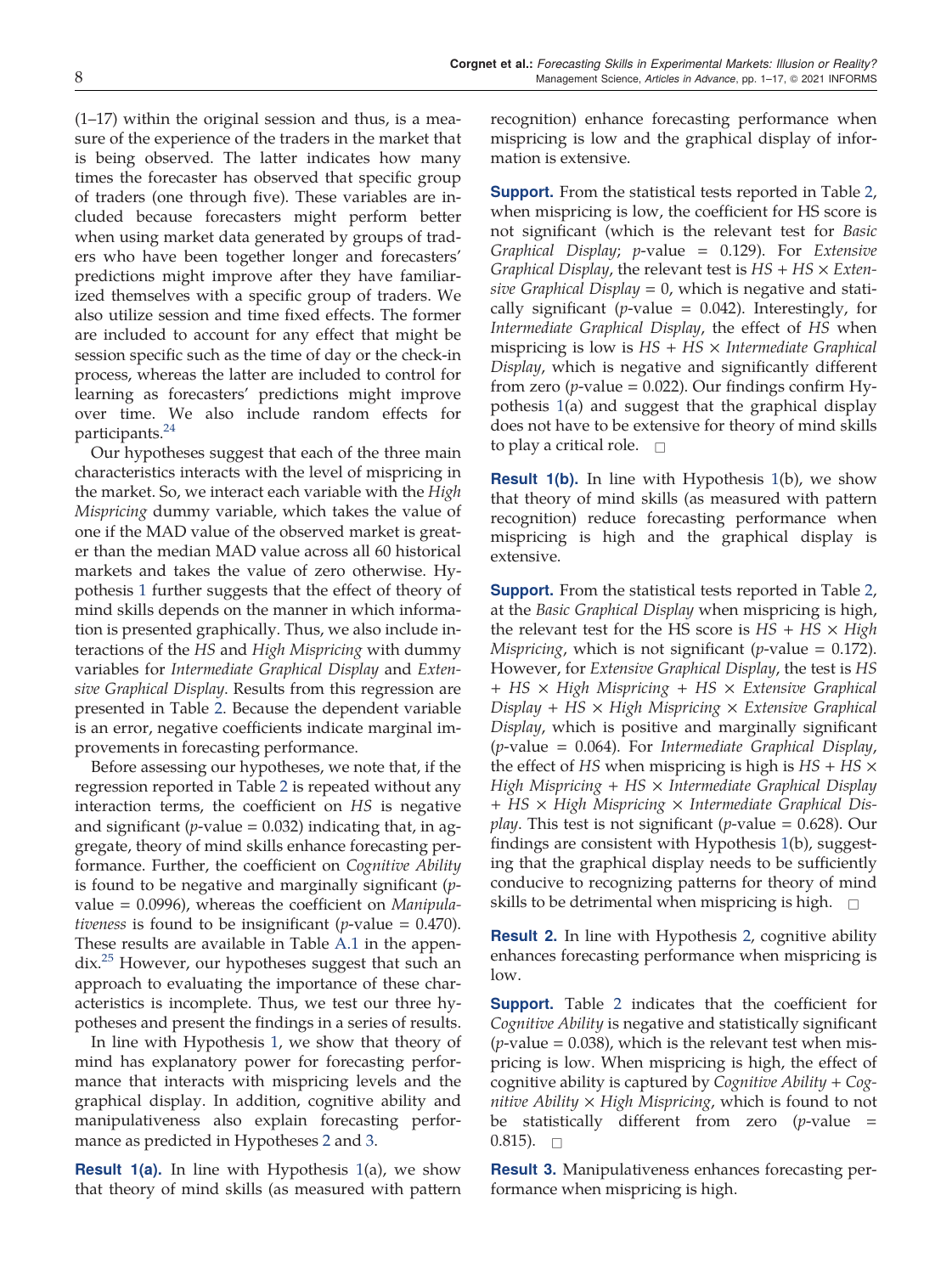<span id="page-8-0"></span>

| <b>Table 2.</b> Analysis of Price Forecasting Error |  |  |  |  |
|-----------------------------------------------------|--|--|--|--|
|-----------------------------------------------------|--|--|--|--|

|                                                                               | Price forecasting error |
|-------------------------------------------------------------------------------|-------------------------|
| HS                                                                            | $-3.557(2.343)$         |
| $HS \times High$ Mispricing                                                   | 0.019(2.795)            |
| $HS \times Intermediate$ Graphical Display                                    | $-0.910(3.015)$         |
| $HS \times High$ Mispricing $\times$ Intermediate Graphical Display           | 3.103 (4.527)           |
| $HS \times$ Extensive Graphical Display                                       | $-2.065(3.605)$         |
| $HS \times High$ Mispricing $\times$ Extensive Graphical Display              | $12.134***$ (4.693)     |
| Manipulativeness                                                              | $2.912*(1.739)$         |
| Manipulativeness × High Mispricing                                            | $-8.060***$ (2.847)     |
| Cognitive Ability                                                             | $-3.250**$ (1.566)      |
| Cognitive Ability $\times$ High Mispricing                                    | 2.891(2.095)            |
| High Mispricing                                                               | 138.335*** (2.107)      |
| Male                                                                          | $-5.599**$ (2.496)      |
| Risk Aversion                                                                 | 0.009(1.462)            |
| Original Round                                                                | $-0.006(0.189)$         |
| Times Observed                                                                | 1.471 (2.382)           |
| True Asset Value                                                              | $-0.010(0.007)$         |
| Constant                                                                      | 56.334*** (8.685)       |
| Observations                                                                  | 7,494                   |
| Significance of Wald Tests on coefficients <sup>a</sup>                       |                         |
| $HS + HS \times Extensive$ Graphical Display= 0                               | 0.042                   |
| $HS + HS \times Intermediate Graphical Display = 0$                           | 0.022                   |
| $HS + HS \times High\,$ Mispricing = 0                                        | 0.172                   |
| $HS + HS \times High$ Mispricing + HS $\times$ Extensive Graphical Display +  | 0.064                   |
| $HS \times High$ Mispricing $\times$ Extensive Graphical Display = 0          |                         |
| $HS + HS \times High$ Mispricing + HS $\times$ Intermediate Graphical Display | 0.628                   |
| $+$ HS $\times$ High Mispricing $\times$ Intermediate Graphical Display = 0   |                         |
| Cognitive Ability + Cognitive Ability $\times$ High Mispricing = 0            | 0.815                   |
| Manipulativeness + Manipulativeness $\times$ High Mispricing = 0              | 0.011                   |

*Notes*. Robust standard errors in parentheses with session and time fixed effects are included as well as random effects for each participant. The Heider–Simmel (*HS*), *Manipulativeness*, and *Cognitive Ability* variables correspond to participants' standardized scores on each of these tests. The number of observations is equal to the number of forecasters (125) multiplied by the number of forecasts (60) made by each individual. Six observations were lost because of a computer error. For space considerations, we do not report the time and session fixed effect estimates.

<sup>a</sup>To assess the impact and significance of the interaction terms, we present results from Wald tests of coefficient equality. *p*-values are reported.

\*Significance at the 0.1 level using the two-tailed test; \*\*Significance at the 0.05 level using the two-tailed test; \*\*\*significance at the 0.01 level using the two-tailed test.

**Support.** In line with Hypothesis [3,](#page-3-0) when mispricing is high, the effect of manipulativeness is captured by *Manipulativeness* + *Manipulativeness* × *High Mispricing*, which is found to be negative and statistically different from zero ( $p$ -value = 0.011). Table 2 may also indicate that manipulativeness reduces forecasting performance when mispricing is low because the coefficient for *Manipulativeness* is positive and marginally statistically significant (*p*-value  $= 0.094$ ), which is the relevant test when mispricing is low.  $\Box$ 

Although we conduct multiple tests in support of Results [1](#page-7-0)–[3](#page-7-0), each of these tests is based on a priori independent hypotheses. Because we expect each of these tests to be significant, we are not in a case in which we expect an unspecified number of tests within a large subset to be significant. Still, one can apply a Holm–Bonferroni correction (Holm [1979](#page-15-0)) to our four main statistical tests: *HS* + *HS* × *Extensive Graphical*  $Display = 0; HS + HS \times High\,$  *Mispricing* +  $HS \times Exten$ *sive Graphical Display* + *HS* × *High Mispricing* × *Extensive Graphical Display* = 0; *Cognitive Ability* = 0; and *Manipulativeness* + *Manipulativeness* × *High Mispricing* = 0. Before applying such a correction, we note that the relationships specified in our hypotheses are all one sided, whereas the *p*-values reported in Table 2 and discussed are two sided in keeping with convention. Thus, we apply the correction to the one-sided *p*values. Although only the test of *Manipulativeness* + *Manipulativeness* × *High Mispricing* 0 remains significant when applying the Holm–Bonferroni correction using  $\alpha = 0.05$ , all four tests remain significant when using  $\alpha = 0.06$ . We further note that the probability of all four tests yielding the predicted patterns by chance if none of the relationships are real is only  $6.25 \times 10^{-6}$ .

The regression results in Table 2 also suggest several other interesting findings. However, we do not report these as formal results because they are not based on a priori hypotheses and thus, should be viewed as exploratory. First, males make significantly better forecasts than females after controlling for the other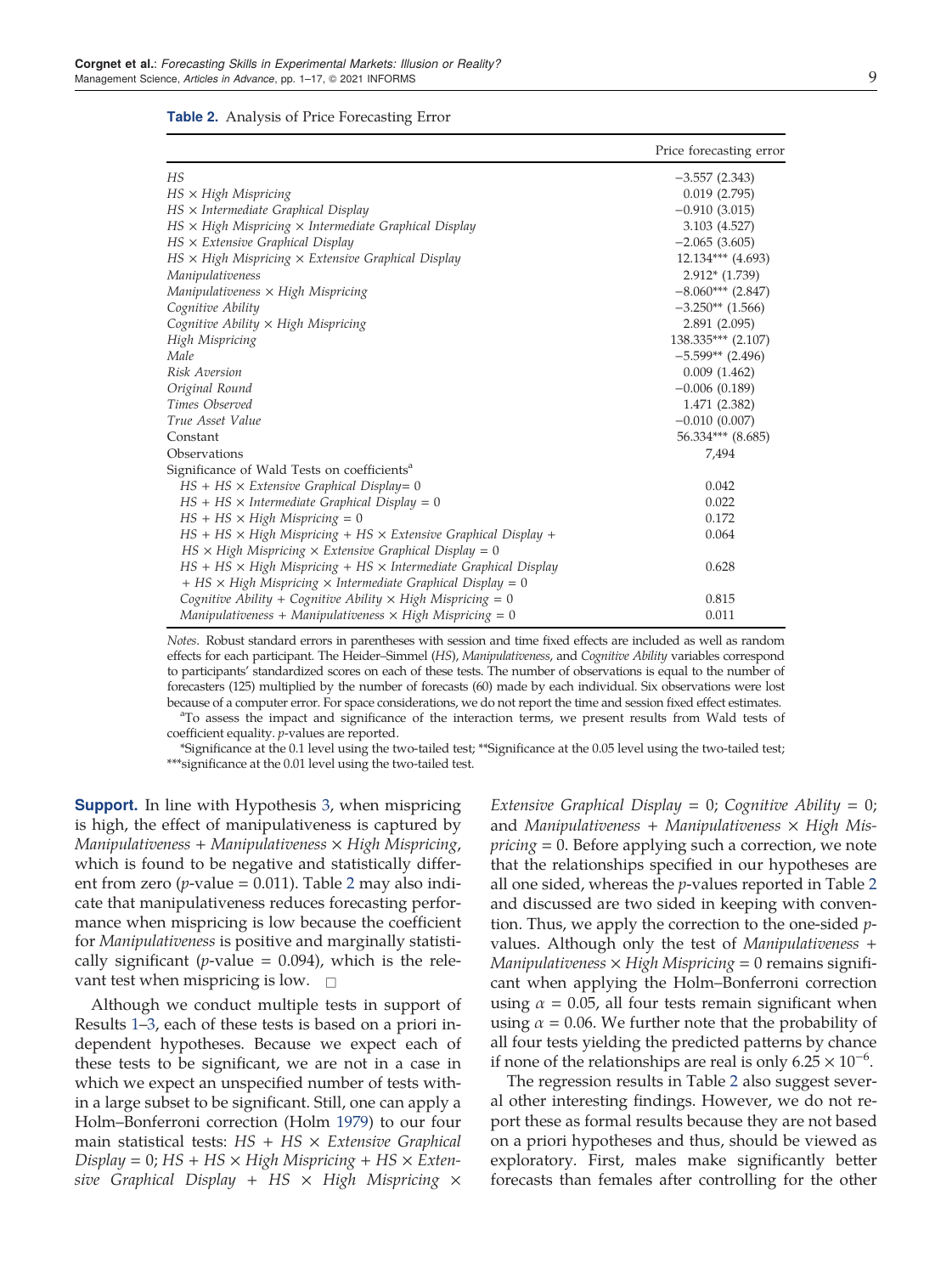characteristics considered. Second, risk attitudes do not appear to affect forecasting performance. Finally, experience does not appear to improve performance. This is true for the trader's experience (coefficient on *Original Round* is not statistically different from zero), the experience of the forecaster with the traders (coefficient on *Times Observed* is not statically different from zero), and the overall experience of the forecaster.<sup>[26](#page-14-0)</sup>

Although we do not have any hypotheses regarding the interaction of the graphical display with either cognitive ability or manipulativeness, for completeness we also consider a specification with those interaction terms included and allowed to vary with mispricing. The results of that specification are presented in Table [A.1](#page-10-0) in the appendix. In the full specification, the coefficients are qualitatively similar to those shown in Table 2. Further, the p-value for the F test that all interaction terms involving cognitive ability or manipulativeness and the graphical display in the full specification are jointly zero is 0.384.

# 5. Discussion

This paper reports the results of an experiment in which participants observe asset markets from prior experiments and forecast the underlying fundamental value of the asset being traded. In addition to the forecasting task, we use standard tests to measure the forecasters' theory of mind skills, cognitive ability, and personality traits.

Our behavioral results identify that certain characteristics enhance forecasting ability and thus, that forecasting success is not simply luck. Our research design lays out and tests precise mechanisms, relating to the level of mispricing in the market and the graphical display of information, through which each set of skills operates. This allows us to shed light on previous literature results, such as the apparent contradictory effect of theory of mind skills in different market contexts.

In particular, we have shown that manipulativeness enhances forecasting performance when markets exhibit higher levels of mispricing, whereas cognitive ability does not. However, when mispricing in the market is low, the opposite pattern emerges as cognitive ability is beneficial and manipulativeness is not. These findings suggest that manipulative traders might perform relatively well in markets with high levels of mispricing in comparison with those who are not manipulative. If this was the case, then markets with high levels of mispricing may be more likely to be populated by manipulative traders and covered by manipulative analysts, thus reducing further the informational efficiency of these markets. By contrast, because those with high cognitive ability perform relatively better than those with low cognitive ability when mispricing is low, these markets may be more likely to be populated by high-cognitive ability traders and covered by similar analysts, which would enhance the informational efficiency of these markets.

We have also shown the effect of theory of mind skills to be more nuanced than those of manipulativeness and cognitive ability. That is, theory of mind skills hinder forecasting performance when mispricing is high and the graphical display of market activity is extensive. However, when market mispricing is low and the graphical display of market activity is extensive, theory of minds skills enhance forecasting performance. These findings help to reconcile previous results in the literature showing that theory of mind skills can be both beneficial and detrimental (Bruguier et al. [2010](#page-14-0), Martino et al. 2013, Corgnet et al. [2018a](#page-14-0), Hefti et al. [2018\)](#page-15-0). Our findings corroborate the informal conjecture in BQB that the graphical display of market information is critical in understanding the impact of theory of mind skills on forecasting performance. Specifically, we identify an interaction effect between the level of mispricing and the graphical display of market information. Even though our results indicate that forecasting skill is not illusory, more research is needed in this area to identify other skills that provide a real benefit for forecasters. Further, more research as to how the features of the environment impact the relevance of individual skills for forecasting success is warranted. We hope that this paper helps to spark that effort.

#### Acknowledgments

Brice Corgnet acknowledges that this research has benefited from the financial support of IDEXLYON from Université de Lyon (project INDEPTH) within the Program Investissements d'Avenir (ANR-16-IDEX-0005) and was performed within the framework of the LABEX CORTEX (ANR-11-LABX-0042) of Université de Lyon, within the program Investissements d'Avenir (ANR-11-IDEX-007) operated by the French National Research Agency.

#### Appendix. Additional Analyses

This appendix provides additional analysis. Section A.1 augments the analysis in the main text by examining the interactions of graphical display with cognitive ability and manipulativeness. Section [A.2](#page-10-0) reconducts the analyses in the main text using closing prices to compute MAD. Section [A.3](#page-10-0) evaluates how well participants forecast other aspects of the markets they have been observing. Section [A.4](#page-12-0) contrasts the eye-gaze test for theory of mind with the Heider–Simmel test for theory of mind.

## A.1. Interaction of Graphical Display with Cognitive Ability and Manipulativeness

Table [A.1](#page-10-0) reports two sets of regression results similar to Table [2](#page-8-0). Specification (1) identifies the main effect of each of the three characteristics of interest. Specification (2) includes all interaction terms between *Graphical Display* and *Cognitive Ability* as well as between *Graphical Display* and *Manipulativeness*. The Wald test that every term included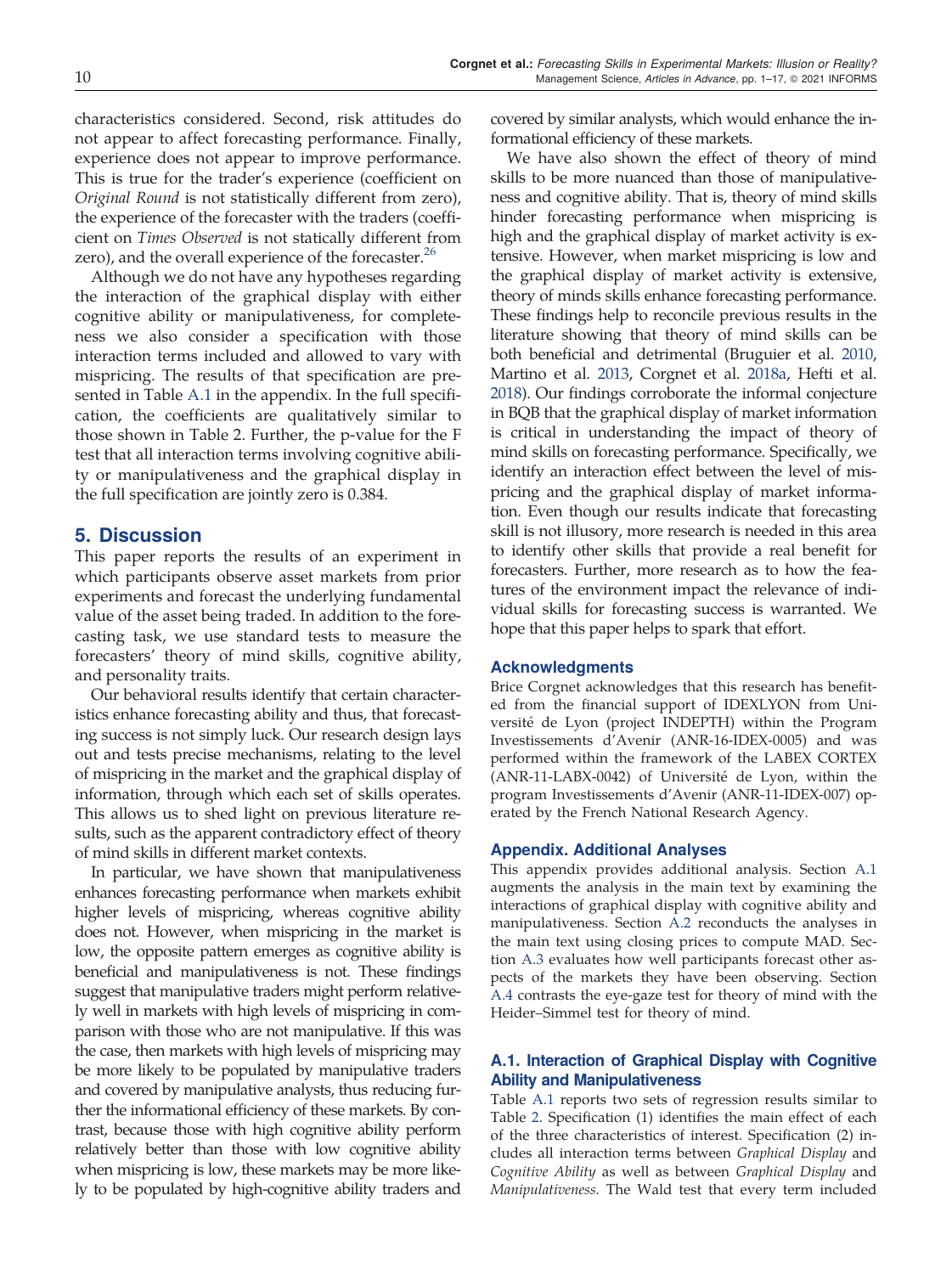#### <span id="page-10-0"></span>Table A.1. Analysis of Price Forecasting Error with Additional Interaction Terms

|                                                                                    | Price forecasting error |                       |  |
|------------------------------------------------------------------------------------|-------------------------|-----------------------|--|
|                                                                                    | (1)                     | (2)                   |  |
| HS                                                                                 | $-2.482**$ (1.156)      | $-3.514(2.228)$       |  |
| $HS \times High\,$ Mispricing                                                      |                         | 0.263(2.542)          |  |
| $HS \times Intermediate$ Graphical Display                                         |                         | $-1.002(2.945)$       |  |
| $HS \times High$ Mispricing $\times$ Intermediate Graphical Display                |                         | 2.817 (4.255)         |  |
| $HS \times$ Extensive Graphical Display                                            |                         | $-1.849(3.390)$       |  |
| $HS \times High$ Mispricing $\times$ Extensive Graphical Display                   |                         | $11.764***$ (4.199)   |  |
| Manipulativeness                                                                   | $-0.886(1.227)$         | 2.997 (3.784)         |  |
| Manipulativeness × High Mispricing                                                 |                         | $-5.656(5.538)$       |  |
| Manipulativeness $\times$ Intermediate Graphical Display                           |                         | 1.418 (4.304)         |  |
| Manipulativeness $\times$ High Mispricing $\times$ Intermediate Graphical Display  |                         | $-4.805(6.972)$       |  |
| Manipulativeness $\times$ Extensive Graphical Display                              |                         | $-3.363(4.911)$       |  |
| Manipulativeness $\times$ High Mispricing $\times$ Extensive Graphical Display     |                         | 0.197(6.741)          |  |
| Cognitive Ability                                                                  | $-1.853$ * (1.125)      | $-1.295(3.992)$       |  |
| Cognitive Ability × High Mispricing                                                |                         | 0.487(4.379)          |  |
| Cognitive Ability $\times$ Intermediate Graphical Display                          |                         | $-3.010(4.497)$       |  |
| Cognitive Ability $\times$ High Mispricing $\times$ Intermediate Graphical Display |                         | 0.776(5.406)          |  |
| Cognitive Ability $\times$ Extensive Graphical Display                             |                         | $-1.604(4.817)$       |  |
| Cognitive Ability $\times$ High Mispricing $\times$ Extensive Graphical Display    |                         | 7.097 (5.306)         |  |
| High Mispricing                                                                    | $138.003***$ (2.248)    | 138.000*** (2.070)    |  |
| Male                                                                               | $-5.332**$ (2.546)      | $-5.671**$ (2.481)    |  |
| Risk Aversion                                                                      | $-0.051(1.441)$         | $-0.064(1.416)$       |  |
| Original Round                                                                     | $-0.007(0.189)$         | $-0.005(0.190)$       |  |
| Times Observed                                                                     | 1.331 (2.395)           | 1.544 (2.393)         |  |
| True Asset Value                                                                   | $-0.010(0.007)$         | $-0.0104(0.007)$      |  |
| Constant                                                                           | $56.63***$ $(8.737)$    | $56.562***$ $(8.670)$ |  |
| Observations                                                                       | 7,494                   | 7,494                 |  |
| Significance of joint test that certain coefficients equal zero <sup>a</sup>       |                         | 0.384                 |  |

*Notes*. Robust standard errors are in parentheses with session and time fixed effects included as well as random effects for each participant. The Heider–Simmel (*HS*), *Manipulativeness*, and *Cognitive Ability* variables correspond to participants' standardized scores on each of these tests. The number of observations is equal to the number of forecasters (125) multiplied by the number of forecasts (60) made by each individual. Six observations were lost because of a computer error. For space considerations, we do not report the time and session fixed effect estimates.

<sup>a</sup>We use a Wald test to jointly test that the following variables equal zero: *Cognitive Ability* × *Intermediate Graphical Display*, *Cognitive Ability* × *Extensive Graphical Display*, *Cognitive Ability* × *High Mispricing* × *Intermediate Graphical Display*, *Cognitive Ability* × *High Mispricing* × *Extensive Graphical Display*, *Manipulativeness* × *Intermediate Graphical Display*, *Manipulativeness* × *Extensive Graphical Display*, *Manipulativeness* × *High Mispricing* × *Intermediate Graphical Display*, and *Manipulativeness* × *High Mispricing* × *Extensive Graphical Display*. *p*-values are reported.

\*\*Significance at the 0.1 level using the two-tailed test; \*\*significance at the 0.05 level using the two-tailed test; \*\*\*significance at the 0.01 level using the two-tailed test.

in specification (2) of Table A.2 but not Table 2 is jointly zero has a p-value of 0.384. This suggests that either the effects of intelligence and manipulativeness do not depend upon how the information is presented or those effects are too small for us to identify given our sample size.

## A.2. Analysis Based upon Closing Prices and Not-240 Instead of High Mispricing

Table [A.2](#page-11-0) replicates the analysis in Table [2](#page-8-0) with MAD based upon the last three transactions in a market period. Additionally, the second and third columns of Table [A.2](#page-11-0) report the results of a similar analysis restricted to markets where the true asset value is 240 and to markets where the true asset value is 50 or 490, respectively, as mispricing tends to be lower in markets where the true asset value is 240. When the true asset value is 240 (not 240), 95.83% (77.78%) of the markets are classified as lowmispricing (high-mispricing) markets. Table [A.3](#page-12-0) replicates the analysis in Table [2](#page-8-0) with the *High Mispricing* dummy variable replaced by the *Not-240* dummy variable, which takes the value of one if the true asset value in a market is not 240.

## A.3. Predictions of CRT Composition of Markets and Distribution of Private Information

After observing a block of five markets and making forecasts of each market's true asset value, forecasters were then asked two questions regarding the block of markets. These questions were intended to give participants a break during the experiment and to make it clear they were transitioning from one block of past markets to the next. Forecasters were asked to predict the number of traders who correctly answered at least four of seven CRT questions correctly. Forecasters assigned weights to the following categories: 0–3 people answered at least four questions correctly, 4–8 people answered at least four questions correctly, and 9–12 people answered at least four questions correctly. Forecasters were also asked to guess the correct structure of private information in the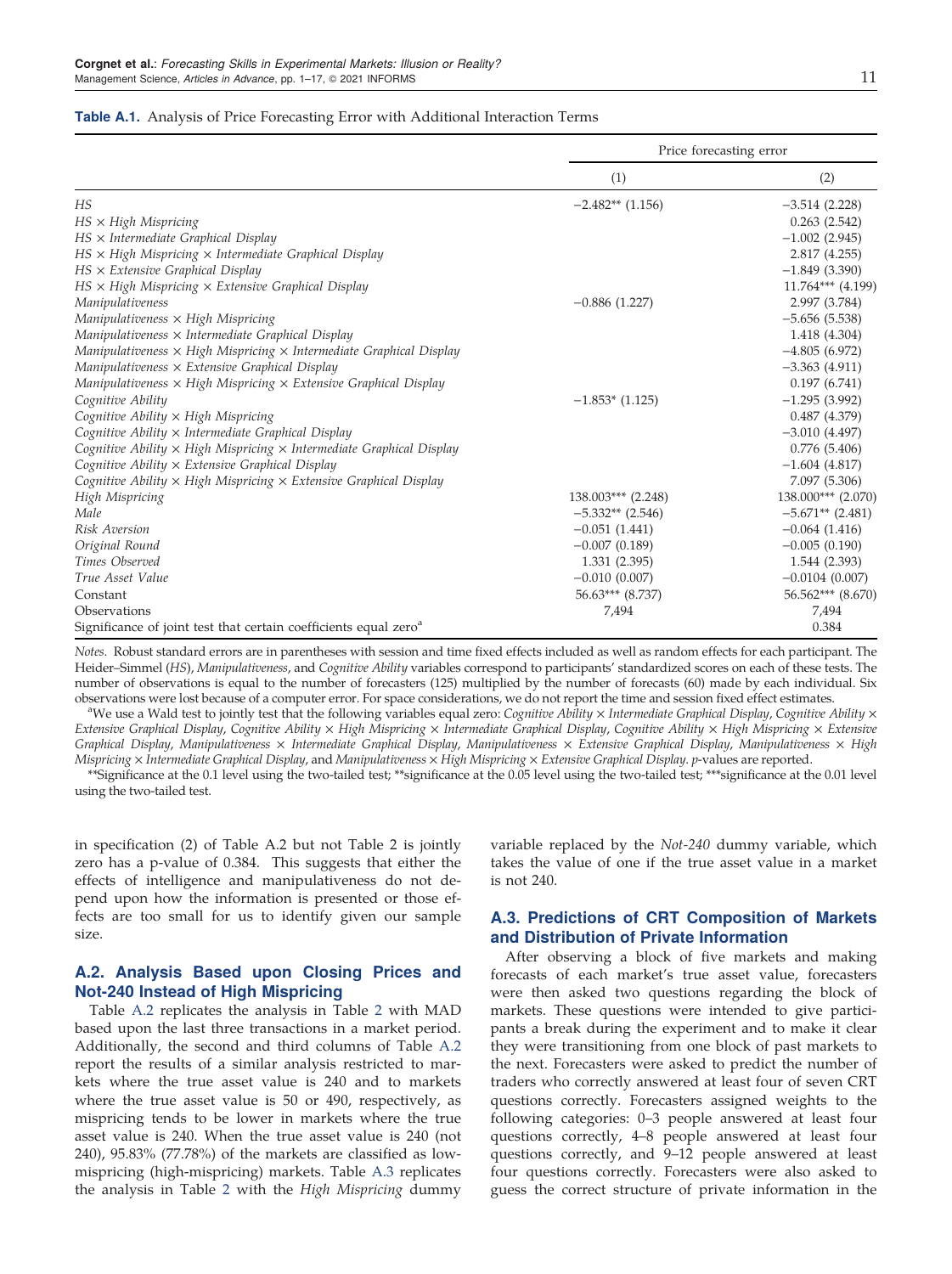|                                                                                                                                                                      | Price forecasting error: All | Price forecasting error:<br>True value $= 240$ | Price forecasting error:<br>True value = $50$ or $490$ |
|----------------------------------------------------------------------------------------------------------------------------------------------------------------------|------------------------------|------------------------------------------------|--------------------------------------------------------|
| HS                                                                                                                                                                   | $-4.831*$ (2.585)            | $-3.176(2.605)$                                | $-9.178*(5.053)$                                       |
| $HS \times High\,$ Mispricing                                                                                                                                        | 2.688(2.627)                 | $-3.490(9.336)$                                | $6.715*(3.675)$                                        |
| $HS \times Intermediate$ Graphical Display                                                                                                                           | 0.494(3.169)                 | 1.680 (4.098)                                  | 0.182(7.716)                                           |
| $HS \times High$ Mispricing $\times$ Intermediate<br>Graphical Display                                                                                               | 0.166(3.843)                 | 2.971 (10.37)                                  | 0.374(5.939)                                           |
| $HS \times$ Extensive Graphical Display                                                                                                                              | $-0.148(4.248)$              | $-2.825(4.198)$                                | 8.194 (10.28)                                          |
| $HS \times High$ Mispricing $\times$ Extensive<br>Graphical Display                                                                                                  | $8.109*$ (4.712)             | 4.687(11.03)                                   | 0.860(8.878)                                           |
| Manipulativeness                                                                                                                                                     | 1.522 (1.808)                | 3.488 (2.195)                                  | $-2.020(3.506)$                                        |
| Manipulativeness $\times$ High Mispricing                                                                                                                            | $-5.160*(2.653)$             | 4.300 (3.894)                                  | $-3.326(3.373)$                                        |
| Cognitive Ability                                                                                                                                                    | $-3.907**$ (1.694)           | $-2.930(2.024)$                                | $-5.267(4.499)$                                        |
| Cognitive Ability × High Mispricing                                                                                                                                  | $4.209**$ (2.092)            | 0.920(3.769)                                   | 5.950 (4.047)                                          |
| High Mispricing                                                                                                                                                      | $134.4***$ $(1.894)$         | $15.30***$ (3.734)                             | $143.4***$ (3.296)                                     |
| Male                                                                                                                                                                 | $-5.571**$ (2.500)           | $-0.872(4.163)$                                | $-8.293*$ (4.372)                                      |
| Risk Aversion                                                                                                                                                        | 0.0367(1.466)                | 0.998(3.494)                                   | $-0.429(2.857)$                                        |
| Original Round                                                                                                                                                       | $0.957***$ (0.189)           | $-1.144***$ (0.287)                            | $-1.781***$ (0.238)                                    |
| Times Observed                                                                                                                                                       | 1.089(2.470)                 | $9.677***$ (2.912)                             | $-3.277(3.065)$                                        |
| True Asset Value <sup>a</sup>                                                                                                                                        | $0.0222***$ $(0.00740)$      |                                                | $0.0265***$ (0.00732)                                  |
| Constant                                                                                                                                                             | 39.73*** (9.273)             | 18.192* (9.715)                                | 93.15*** (12.00)                                       |
| Observations                                                                                                                                                         | 7,494                        | 2,996                                          | 4,498                                                  |
| Significance of Wald Tests on<br>coefficientsb                                                                                                                       |                              |                                                |                                                        |
| $HS + HS \times Extensive$ Graphical<br>$Display = 0$                                                                                                                | 0.138                        | 0.082                                          | 0.913                                                  |
| $HS + HS \times Intermediate Graphical$<br>$Display = 0$                                                                                                             | 0.019                        | 0.631                                          | 0.116                                                  |
| $HS + HS \times High\,$ Mispricing = 0                                                                                                                               | 0.336                        | 0.457                                          | 0.397                                                  |
| $HS + HS \times High\, Mis pricing + HS \times$<br>Extensive Graphical Display + $HS \times$<br>High Mispricing $\times$ Extensive<br>Graphical Display = $0$        | 0.049                        | 0.422                                          | 0.065                                                  |
| $HS + HS \times High\,$ Mispricing + HS $\times$<br>Intermediate Graphical Display + HS<br>$\times$ High Mispricing $\times$ Intermediate<br>Graphical Display = $0$ | 0.535                        | 0.745                                          | 0.503                                                  |
| Cognitive Ability + Cognitive Ability $\times$<br>High Mispricing $= 0$                                                                                              | 0.828                        | 0.628                                          | 0.700                                                  |
| Manipulativeness + Manipulativeness $\times$<br>High Mispricing $= 0$                                                                                                | 0.046                        | 0.063                                          | 0.010                                                  |

#### <span id="page-11-0"></span>Table A.2. Analysis of Price Forecasting Error Based on Closing Prices

*Notes*. Robust standard errors are in parentheses with session and time fixed effects included as well as random effects for each participant. The Heider–Simmel (*HS*), *Manipulativeness*, and *Cognitive Ability* variables correspond to participants' standardized scores on each of these tests. The number of observations is equal to the number of forecasters (125) multiplied by the number of forecasts (60) made by each individual. Six observations were lost because of a computer error. For space considerations, we do not report the time and session fixed effect estimates. If a market period had fewer than three transactions, then all of the transactions are used in the calculation of the MAD.

a Because the second specification only includes data from a single true asset value (240), the *True Asset Value* term is omitted.

b To assess the impact and significance of the interaction terms, we present results from Wald tests of coefficient equality. *p*-values are reported. \*Significance at the 0.1 level using the two-tailed test; \*\*significance at the 0.05 level using the two-tailed test; \*\*\*significance at the 0.01 level using the two-tailed test.

five markets' observed block by assigning weights to 12 *partially informed*, 2 *fully informed*, and 6 *fully informed*. In total, forecasters made 12 guesses for each of these questions. Because these predictions are for categorical variables, we cannot rely on forecasting error as we did for asset value. Therefore, for each forecaster we calculate the average of the weights assigned to the correct number of high-CRT participants and the private information structure, respectively. We use ordinary least squares (OLS) regressions where these variables, *Average Weight on Correct*

*Information Structure* and *Average Weight on Correct CRT Category*, are regressed against our primary measures of interest: Heider–Simmel (*HS*), *Cognitive Ability*, and *Manipulativeness*. We also control for the graphical display, gender, and level of risk aversion (via an estimated CRRA parameter).

The regression analysis presented in Table [A.4](#page-12-0) indicates that theory of mind as measured by the Heider–Simmel test helps forecasters identify the information structure of the market being observed. None of the considered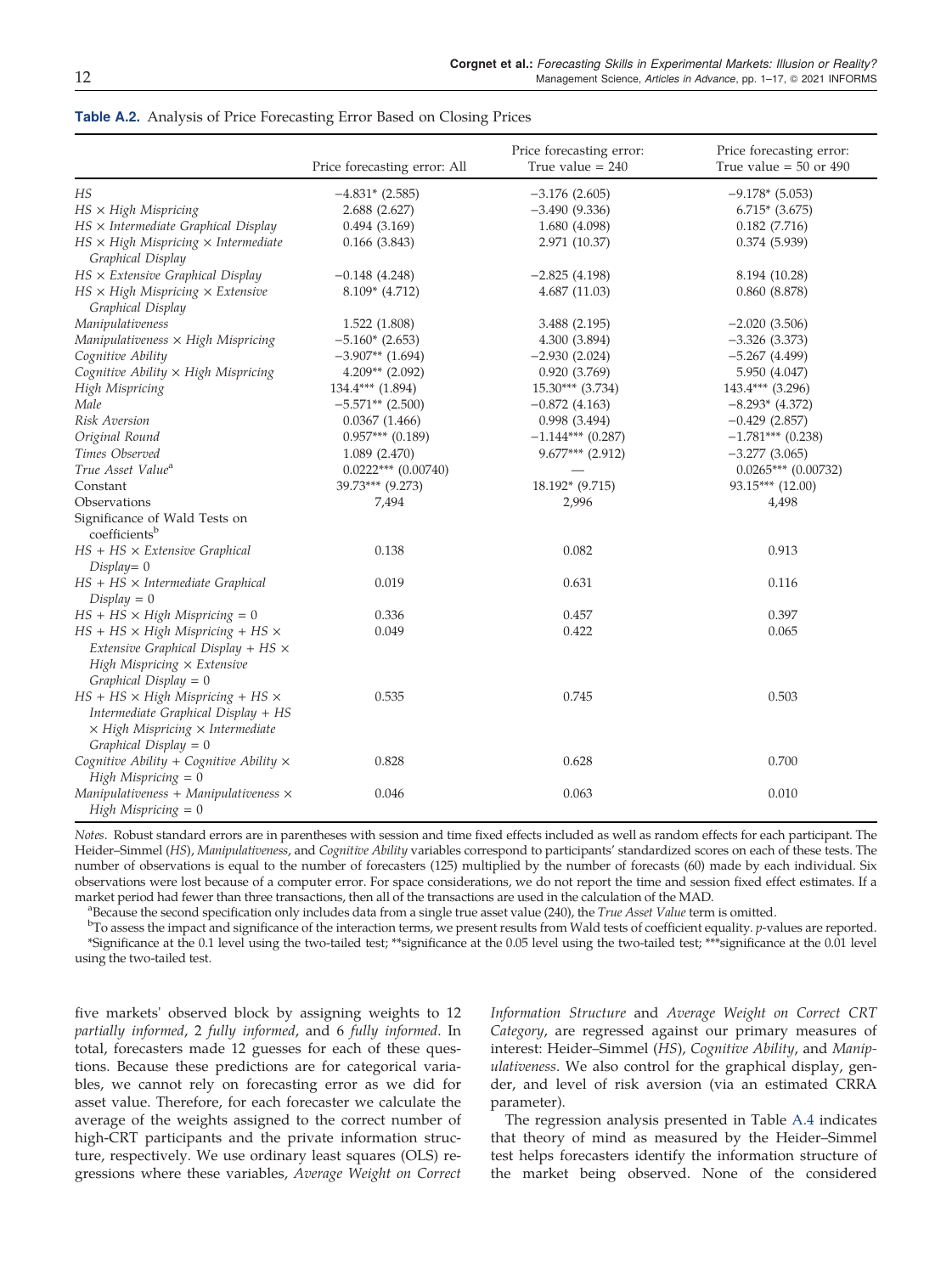| л.  | v<br>٠  |
|-----|---------|
|     | I<br>I  |
| --- | ۰.<br>v |

|                                                                                                                                   | Price forecasting error |
|-----------------------------------------------------------------------------------------------------------------------------------|-------------------------|
| HS                                                                                                                                | $-3.263(2.681)$         |
| $HS \times Not-240$                                                                                                               | $-0.458(4.329)$         |
| $HS \times$ Intermediate Graphical Display                                                                                        | 0.926(4.064)            |
| $HS \times Not-240 \times Intermediate Graphical Display$                                                                         | $-0.597(7.119)$         |
| $HS \times$ Extensive Graphical Display                                                                                           | $-3.425(4.248)$         |
| $HS \times Not-240 \times Extensive$ Graphical Display                                                                            | $12.040*(7.296)$        |
| Manipulativeness                                                                                                                  | $3.655*$ (2.210)        |
| Manipulativeness $\times$ Not-240                                                                                                 | $-7.728**$ (3.514)      |
| Cognitive Ability                                                                                                                 | $-3.354*(1.938)$        |
| Cognitive Ability $\times$ Not-240                                                                                                | 2.512 (3.339)           |
| $Not-240$                                                                                                                         | $113.450***$ (3.119)    |
| Male                                                                                                                              | $-5.611**$ (2.498)      |
| Risk Aversion                                                                                                                     | 0.042(1.467)            |
| Original Round                                                                                                                    | $-1.627***$ (0.174)     |
| Times Observed                                                                                                                    | 0.098(2.874)            |
| Constant                                                                                                                          | $66.730***$ $(10.380)$  |
| Observations                                                                                                                      | 7,494                   |
| Significance of Wald Tests on coefficients <sup>a</sup>                                                                           |                         |
| $HS + HS \times Extensive$ Graphical Display = 0                                                                                  | 0.045                   |
| $HS + HS \times Intermediate Graphical Display = 0$                                                                               | 0.454                   |
| $HS + HS \times Not-240 = 0$                                                                                                      | 0.229                   |
| $HS + HS \times Not-240 + HS \times Extensive Graphical Display + HS \times Not-240 \times Extensive Graphical Display = 0$       | 0.242                   |
| $HS + HS \times Not-240 + HS \times Intermediate Graphical Display + HS \times Not-240 \times Intermediate Graphical Display = 0$ | 0.292                   |
| Cognitive Ability + Cognitive Ability $\times$ Not-240 = 0                                                                        | 0.679                   |
| Manipulativeness + Manipulativeness $\times$ Not-240 = 0                                                                          | 0.048                   |

<span id="page-12-0"></span>Table A.3. Analysis of Price Forecasting Using *Not-240* Instead of High Mispricing (the *Not-240* Dummy Variable Takes the Value of One if the *True Asset Value* in a Market Is Not 240)

*Notes*. Robust standard errors are in parentheses with session and time fixed effects included as well as random effects for each participant. The Heider–Simmel (*HS*), *Manipulativeness*, and *Cognitive Ability* variables correspond to participants' standardized scores on each of these tests. The number of observations is equal to the number of forecasters (125) multiplied by the number of forecasts (60) made by each individual. Six observations were lost because of a computer error. For space considerations, we do not report the time and session fixed effect estimates.

a To assess the impact and significance of the interaction terms, we present results from Wald tests of coefficient equality. *p*-values are reported. \*Significance at the 0.1 level using the two-tailed test; \*\*significance at the 0.05 level using the two-tailed test; \*\*\*significance at the 0.01 level using the two-tailed test.

characteristics help forecasters predict the number of participants in the market who had high CRT scores.

## A.4. Comparisons of Eye Gaze and HS

Theory of mind is a broad concept referring to one's ability to understand what others are thinking. As such, there are multiple ways that it can be measured that may be relevant to forecasting performance. The HS test involves recognizing

intention behind relative movement and as such, should matter when interpreting market trends (see, for example, BQB). By contrast, the eye-gaze test (Baron-Cohen et al. [1997](#page-14-0)) involves identifying emotions from pictures of people's eyes, and as such, it is less clear why that skill would be beneficial for interpreting market data. However, as both are identified as measures of theory of mind, we examine the relationship between these two measures for our participants. Olderbak

|  | Table A.4. Average Weight Placed on the Correct Information Structure and Number of High-CRT Traders |  |  |  |  |  |
|--|------------------------------------------------------------------------------------------------------|--|--|--|--|--|
|  |                                                                                                      |  |  |  |  |  |

|                                | Average weight on correct information structure<br>(1) | Average weight on correct CRT category<br>(2) |
|--------------------------------|--------------------------------------------------------|-----------------------------------------------|
| HS                             | $2.127**$ (0.995)                                      | 0.0927(0.568)                                 |
| Cognitive Ability              | $-1.211(1.021)$                                        | 0.959(0.583)                                  |
| Manipulativeness               | $-1.902*(1.003)$                                       | $-0.585(0.573)$                               |
| Intermediate Graphical Display | 2.309(2.451)                                           | 0.855(1.399)                                  |
| Extensive Graphical Display    | $5.618**$ (2.829)                                      | $-2.156(1.615)$                               |
| Male                           | 1.442(2.055)                                           | 1.002(1.173)                                  |
| Risk Aversion                  | 1.661(1.442)                                           | $-0.234(0.824)$                               |
| Constant                       | $35.85***$ (2.179)                                     | $40.22***$ $(1.244)$                          |
| Observations                   | 125                                                    | 125                                           |
| Adjusted $R^2$                 | 0.076                                                  | 0.014                                         |

*Note*. Standard errors are in parentheses.

\*Significance at the 0.1 level using the two-tailed test; \*\*significance at the 0.05 level using the two-tailed test; \*\*\*significance at the 0.01 level using the two-tailed test.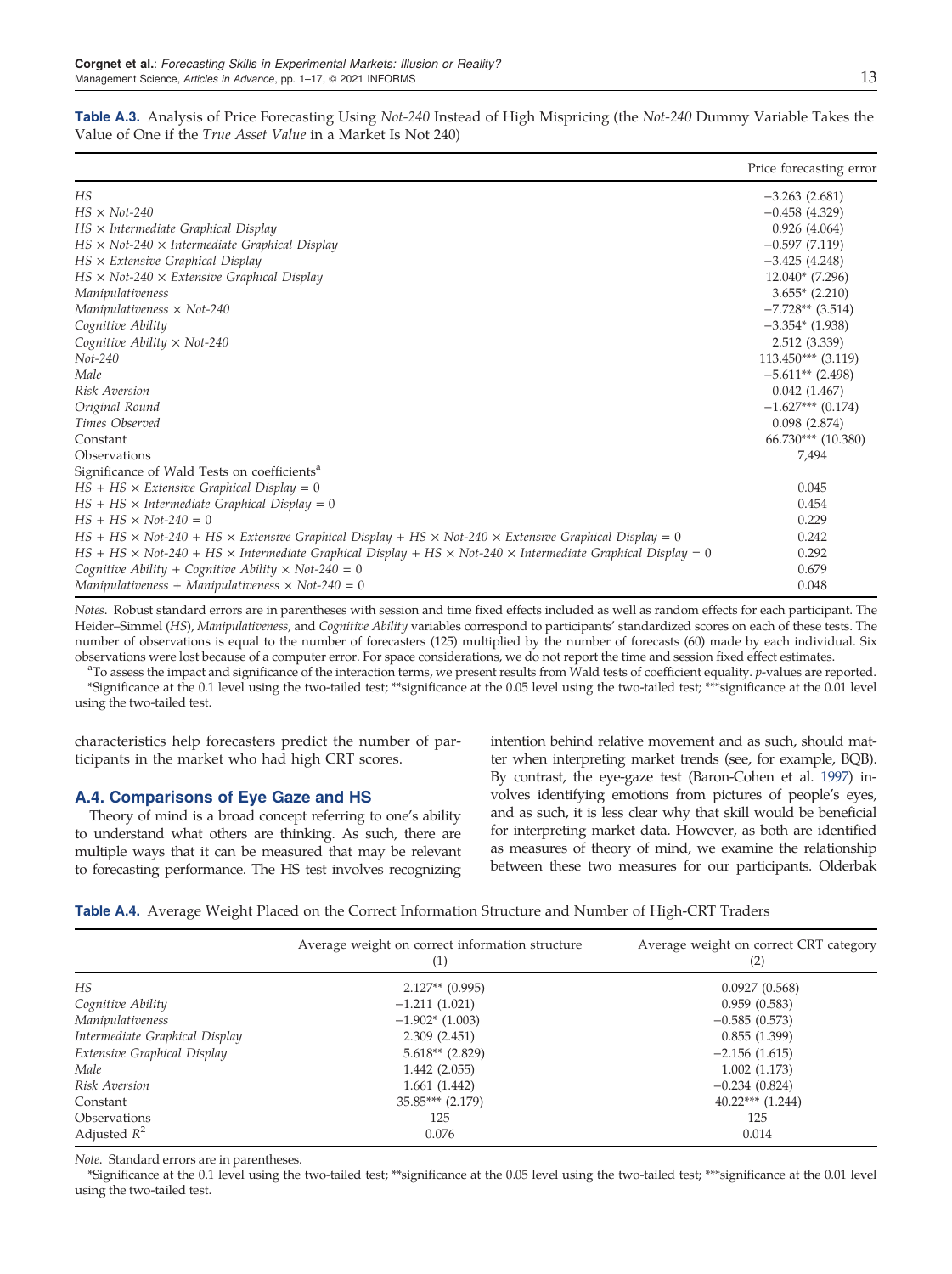<span id="page-13-0"></span>Table A.5. Correlations (*p*-Values) Between Measures of Theory of Mind

|             | HS.             | Eye-gaze 10  |
|-------------|-----------------|--------------|
| Eye-gaze 10 | $-0.021(0.815)$ |              |
| Eye-gaze 36 | $-0.094(0.297)$ | 0.260(0.004) |

et al. [\(2015](#page-15-0)) have argued that a 10-question version of the eye-gaze test is as valid as the 36-question version of Baron-Cohen et al. [\(1997\)](#page-14-0). As all of our participants had previously participated in a study in which the 36-question test had been applied, we also compare scores on the 10-question test with prior scores on the 36-question test in order to verify the robustness of the results of Olderbak et al. [\(2015](#page-15-0)). Table A.5 indicates that the 10- and 36-question versions of the eye-gaze test provide positively and significantly correlated information about a respondent's ability to perceive emotions, although the magnitude of the correlation coefficient is moderate. Interestingly, respondents' scores from these eyegaze tests are not significantly correlated with their HS scores. We replicated Table [2](#page-8-0), substituting eye-gaze test scores for Heider–Simmel scores. Let *Eye Gaze 10* (*Eye Gaze 36*) represent the participant's standardized score (i.e., the number of correct responses) on the 10-question (36-question) version of the eye gaze test. Only 1 (*Eye Gaze 10* × *High Mispricing* × *Intermediate Graphical Display*) of the 12 coefficients (*Eye Gaze Z*, *Eye Gaze Z* × *High Mispricing*, *Eye Gaze Z* × *Intermediate Graphical Display*, *Eye Gaze Z* × *High Mispricing* × *Intermediate Graphical Display*, *Eye Gaze Z* × *Extensive Graphical Display*, and *Eye Gaze Z* × *High Mispricing* × *Extensive Graphical Display* for  $Z = 10$  or 36) for this alternative measure of theory mind was significantly different from zero, whereas the other results remain qualitatively unchanged. That 1 of 12 coefficients turns out to be significant is unsurprising given the number of exploratory tests. We thus conclude that Hypothesis [1](#page-2-0) does not hold when replacing Heider–Simmel scores with eye-gaze scores.

#### **Endnotes**

1 Because previous research (e.g., Bruguier et al. [2010](#page-14-0), Corgnet et al. [2018a,](#page-14-0) Hefti et al. [2018\)](#page-15-0) has also elicited the emotional dimension of social intelligence using the eye-gaze test (Baron-Cohen et al. [1997\)](#page-14-0) as a predictor of forecasting and trading performance in experimental markets, we also collected this measure.

<sup>2</sup> Similar results are found by Hefti et al. [\(2018](#page-15-0)) using the canonical design of Smith et al. [\(1988\)](#page-16-0) for exploring price bubbles in asset markets.

<sup>3</sup> High-IQ people have also been shown to induce greater truthful revelation in second price auctions (Lee et al. [2020](#page-15-0)).

<sup>4</sup> Although cognitive reflection scores correlate positively with IQ scores, both constructs are distinct because they relate to different executive functions. IQ can be seen as a measure of working memory, whereas cognitive reflection relates to inhibitory control (Stanovich [2011,](#page-16-0) [2016](#page-16-0)).

5 Snyder and Gangestad [\(1986](#page-16-0)) refer to self-monitoring as a stable personality trait, which is defined as one's inclination to attend social cues.

<sup>6</sup> We recruited participants who were experienced in trading to ensure they would understand the financial environment in which they had to make forecasts.

<sup>7</sup> Because of a recruitment error, 6 of the 125 participants in the current study actually participated in those markets. Similar results are obtained if we drop these participants from the analysis.

<sup>8</sup> The parentheses report the number of historic markets of the given type that were conducted by Corgnet et al. ([2018a](#page-14-0), [2020a\)](#page-14-0). In each of these markets, there were a total of 12 traders.

<sup>9</sup> In addition to the market activity, forecasters were given the same commonly known probabilities (35%, 45%, and 20%) as the traders about the asset being worth 50, 240, or 490.

<sup>10</sup> Corgnet et al. [\(2018a](#page-14-0), [2020a](#page-14-0)) administered a seven-question CRT survey to participants in the original sessions. Our forecasters were asked to predict how many of the original traders answered at least four of the seven CRT questions correctly: 0–4, 5–8, and 9–12. Our forecasters were provided with the CRT questions prior to making this prediction. Similar to IQ, CRT is a measure of cognitive sophistication (Oechssler et al. [2009;](#page-15-0) Hoppe and Kusterer [2011;](#page-15-0) Toplak et al. [2011](#page-16-0); Corgnet et al. [2018a,](#page-14-0) 2021), and many experimental papers have shown the predictive power of CRT scores on traders' performance (see Breaban and Noussair [2015](#page-14-0); Corgnet et al. [2015,](#page-14-0) [2020a](#page-14-0); Noussair et al. [2016;](#page-15-0) Hanaki et al. [2017](#page-15-0); Duchenne et al. [2019;](#page-15-0) Schneider and Porter [2020\)](#page-16-0).

<sup>11</sup> Although one might expect that more risk-averse forecasters would place more equal weight on each outcome than less riskaverse forecasters, we do not observe a significant correlation between the average maximum weight placed on an outcome and our measure of risk attitudes, as described. Specifically, the observed correlation is  $0.006$  ( $p$ -value =  $0.949$ ). Analyses of forecasts of information structure and CRT level are provided in Section [A.3](#page-10-0) in the appendix.

<sup>12</sup> Although our measure of cognitive ability taken from Civelli and Deck [\(2018](#page-14-0)) and our measure of theory of mind taken from Heider and Simmel [\(1944](#page-15-0)) both rely on the search for patterns, the former examines the ability to find objective logical relationships and relates to fluid intelligence (Mackintosh and Mackintosh [2011](#page-15-0)), whereas the latter examines the ability to infer intentions from dynamic relationships and relates to theory of mind (Frith and Frith [1999](#page-15-0)).

<sup>13</sup> We opted for this risk elicitation tool because it provides a granular partition of risk attitudes while only requiring a single decision. Tasks that involve more questions can yield data inconsistent with standard models of risk or impose structure on the decision maker.

<sup>14</sup> Formally, we assume that each participant's risk preferences are captured by the constant relative risk aversion model and then, take the midpoint of the range of parameter values that would be consistent with the observed choice. A few participants selected only one box, which is a level of risk aversion described by Holt and Laury [\(2002\)](#page-15-0) as "stay in bed." For these participants, we assume the risk parameter is one, which is consistent with the choice of one box.

<sup>15</sup> Although it is standard not to incentivize this test (Baron-Cohen et al. [1997,](#page-14-0) Corgnet et al. [2018a](#page-14-0)), BQB paid for performance.

<sup>16</sup> See <http://hexaco.org/hexaco-inventory> for more details regarding the HEXACO personality test.

<sup>17</sup> In related experiments, Bossaerts et al. ([2014](#page-14-0)) show that mispricing decreases as the number of fully informed traders in the market increases.

<sup>18</sup> Ultimately, our analysis does not reveal substantial differences between the two cases that comprise *Intermediate Graphical Display*. Specifically, the specification reported in Table [2](#page-8-0) can be modified to include separate variables for the two intermediate graphical display treatments: *Intermediate Graphical Display A* and *Intermediate Graphical Display B*. The *p*-value when testing *HS* × *Intermediate Graphical Display A* equals *HS* × *Intermediate Graphical Display B* is 0.762, and the *p*-value when testing *HS* × *High Mispricing* ×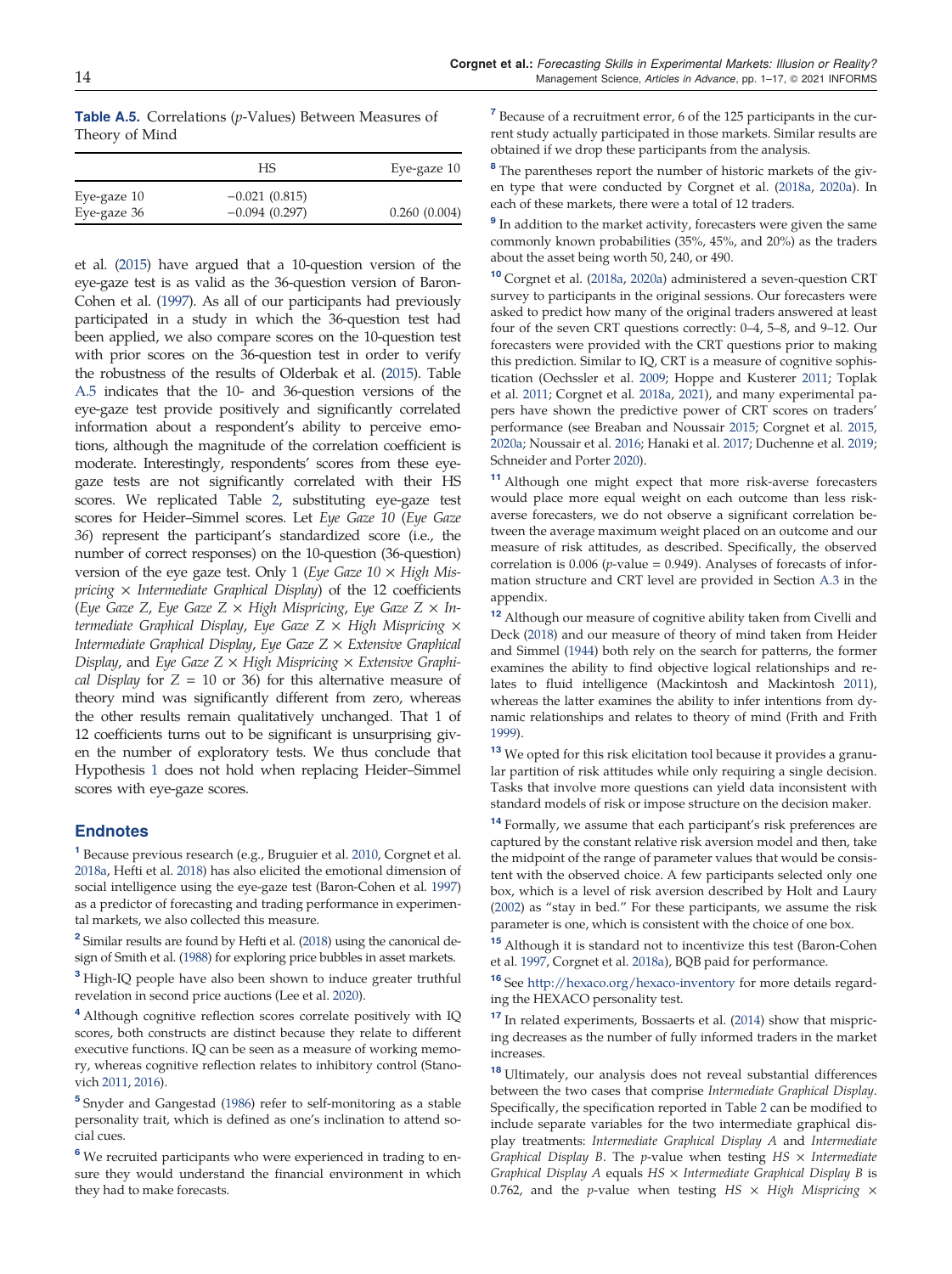<span id="page-14-0"></span>*Intermediate Graphical Display A* equals *HS* × *High Mispricing* × *Intermediate Graphical Display B* is 0.506.

<sup>19</sup> The exchange rate was one experimental dollar equals U.S. \$1 in sessions 1 and 2 (12 and 24 participants). It was one experimental dollar equals U.S. \$0.50 in sessions 3–6 (24 participants in sessions 3–5 and 18 in session 6). This exchange rate adjustment was made to keep average earnings in the range dictated by laboratory policy. In our analyses, we include session fixed effects, which control for differences in exchange rates as well as other idiosyncratic session-specific shocks.

<sup>20</sup> On average, participants answered 2.04 of 3 comprehension quiz questions correctly.

<sup>21</sup> When possible, the number of participants assigned to each graphic level was balanced. However, one session was run with 18 participants, in which case the assignment was not fully balanced. For the practice market periods, the participants in this session were divided into two groups of nine. Also, in session 5, 1 of the 24 participants exited halfway through phase 2 of the experiment, so we had to drop this observation from the analyses.

<sup>22</sup> Using an OLS regression with the specification considered in Table [2](#page-8-0), we report a mean variance inflation factor of 2.15 across all variables, which is substantially lower than the standard cutoff values used for spotting multicollinearity concerns (see, e.g., Gordon [2015,](#page-15-0) Hair et al. [2018\)](#page-15-0).

<sup>23</sup> Specifically, regression analysis yields *p*-values of 0.715, 0.451, and 0.905 when testing that mean scores are the same across graphical display treatments for HS, cognitive ability, and manipulativeness, respectively.

<sup>24</sup> A Hausman test fails to reject the adequacy of random effects (*p*value > 0.500).

<sup>25</sup> Section [A.2](#page-10-0) in the appendix provides analysis similar to that in Table [2](#page-8-0) but with MAD based on the last three trades in a market (see Table [A.2](#page-11-0)). We also provide an analysis in which we replace the *High Mispricing* dummy variable with the *Not-240* dummy variable, which takes the value of one if the true asset value in a market is not 240 (see Table [A.3\)](#page-12-0). The results are generally consistent with those in Table [2.](#page-8-0)

<sup>[2](#page-8-0)6</sup> Only four of the estimated time fixed effects in Table 2 are significantly different from zero ( $p$ -value  $<$  0.05), which is similar to the three that one would expect to show significance by chance given the number of effects estimated. The significant effects occurred in periods 16, 36, 44, and 57.

#### References

- Almlund M, Duckworth AL, Heckman JJ, Kautz T (2011) Personality psychology and economics. Hanushek E, Machin S, Woessman L, eds. *Handbook of the Economics of Education*, vol. 4 (Elsevier, Amsterdam), 1–181.
- Ashton MC, Lee K, de Vries RE (2014) The HEXACO Honesty-Humility, Agreeableness, and Emotionality Factors: A review of research and theory. *Personality Soc. Psych. Rev.* 18:139–152.
- Bakke TE, Whited TM (2010) Which firms follow the market? An analysis of corporate investment decisions. *Rev. Financial Stud.* 23(5):1941–1980.
- Barber BM, Odean T (2000) Trading is hazardous to your wealth: The common stock investment performance of individual investors. *J. Finance* 55(2):773–806.
- Baron-Cohen S, Jolliffe T, Mortimore C, Robertson M (1997) Another advanced test of theory of mind: Evidence from very high functioning adults with autism or Asperger syndrome. *J. Child Psych. Psychiatry* 38(7):813–822.
- Barrick MR, Mount MK (2009) Select on conscientiousness and emotional stability. Locke E, ed. *Handbook of Principles of Organizational Behavior* (John Wiley and Sons, Ltd., Malden, MA), 19–40.
- Batchelor RA (1990) All forecasters are equal. *J. Bus. Econom. Statist.* 8(1):143–144.
- Benjamin DJ, Brown SA, Shapiro JM (2013) Who is 'behavioral'? Cognitive ability and anomalous preferences. *J. Eur. Econom. Assoc.* 11(6):1231–1255.
- Bernard VL, Thomas JK (1990) Evidence that stock prices do not fully reflect the implications of current earnings for future earnings. *J. Accounting Econom.* 13(4):305–340.
- Biais B, Hilton D, Mazurier K, Pouget S (2005) Judgemental overconfidence, self-monitoring, and trading performance in an experimental financial market. *Rev. Econom. Stud.* 72(2):287–312.
- Bond P, Goldstein I, Prescott ES (2010) Market-based corrective actions. *Rev. Financial Stud.* 23(2):781–820.
- Borghans L, Duckworth AL, Heckman JJ, Ter Weel B (2008) The economics and psychology of personality traits. *J. Human Resources* 43(4):972–1059.
- Bossaerts P, Frydman C, Ledyard J (2014) The speed of information revelation and eventual price quality in markets with insiders: Comparing two theories. *Rev. Finance* 18(1):1–22.
- Bossaerts P, Suzuki S, O'Doherty JP (2019) Perception of intentionality in investor attitudes toward financial risks. *J. Behav. Experiment. Finance* 23:189–197.
- Breaban A, Noussair CN (2015) Trader characteristics and fundamental value trajectories in an asset market experiment. *J. Behav. Experiment. Finance* 8:1–17.
- Bruguier AJ, Quartz SR, Bossaerts P (2010) Exploring the nature of "trader intuition." *J. Finance* 65(5):1703–1723.
- Charness G, Rustichini A, Van de Ven J (2018) Self-confidence and strategic behavior. *Experiment. Econom.* 21(1):72–98.
- Chen Q, Goldstein I, Jiang W (2007) Price informativeness and investment sensitivity to stock price. *Rev. Financial Stud.* 20(3): 619–650.
- Chopra N, Lakonishok J, Ritter JR (1992) Measuring abnormal performance: Do stocks overreact? *J. Financial Econom.* 31(2): 235–268.
- Christelis D, Jappelli T, Padula M (2010) Cognitive abilities and portfolio choice. *Eur. Econom. Rev.* 54(1):18–38.
- Civelli A, Deck C (2018) A flexible and customizable method for assessing cognitive abilities. *Rev. Behav. Econom.* 5(2):123–147.
- Cole SA, Shastry GK (2009) Smart money: The effect of education, cognitive ability, and financial literacy on financial market participation. Harvard Business School Finance Working Paper No. 09-071, Harvard Business School, Boston.
- Cole SA, Paulson A, Shastry GK (2014) Smart money? The effect of education on financial outcomes. *Rev. Financial Stud*. 27(7):2022– 2051.
- Corgnet B, DeSantis M, Porter D (2018a) What makes a good Trader? On the role of intuition and reflection on trading performance. *J. Finance* 73(3):1113–1137.
- Corgnet B, DeSantis M, Porter D (2020a) The distribution of information and the price efficiency of markets. *J. Econom. Dynam. Control* 110:103671.
- Corgnet B, DeSantis M, Porter D (2021) Information aggregation and the cognitive make-up of market participants. Zimmermann K, ed. *Eur. Econom. Rev*. 133:103667.
- Corgnet B, Gaechter S, Hernán González R (2020b) Personality, emotional intelligence, and rationality. Zimmermann K, ed. *Handbook of Labor, Human Resources and Population Economics* (Springer, Cham, Switzerland), 1–28.
- Corgnet B, Hernan-Gonzalez RH, Mateo R (2015) Cognitive reflection and the diligent worker: An experimental study of millennials. *PLoS One* 10(11):e0141243.
- Corgnet B, Deck C, DeSantis M, Porter D (2018b) Information (non) aggregation in markets with costly signal acquisition. *J. Econom. Behav. Organ.* 154:286–320.
- Crosetto P, Filippin A (2013) The "bomb" risk elicitation task. *Experiment. Econom.* 47(1):31–65.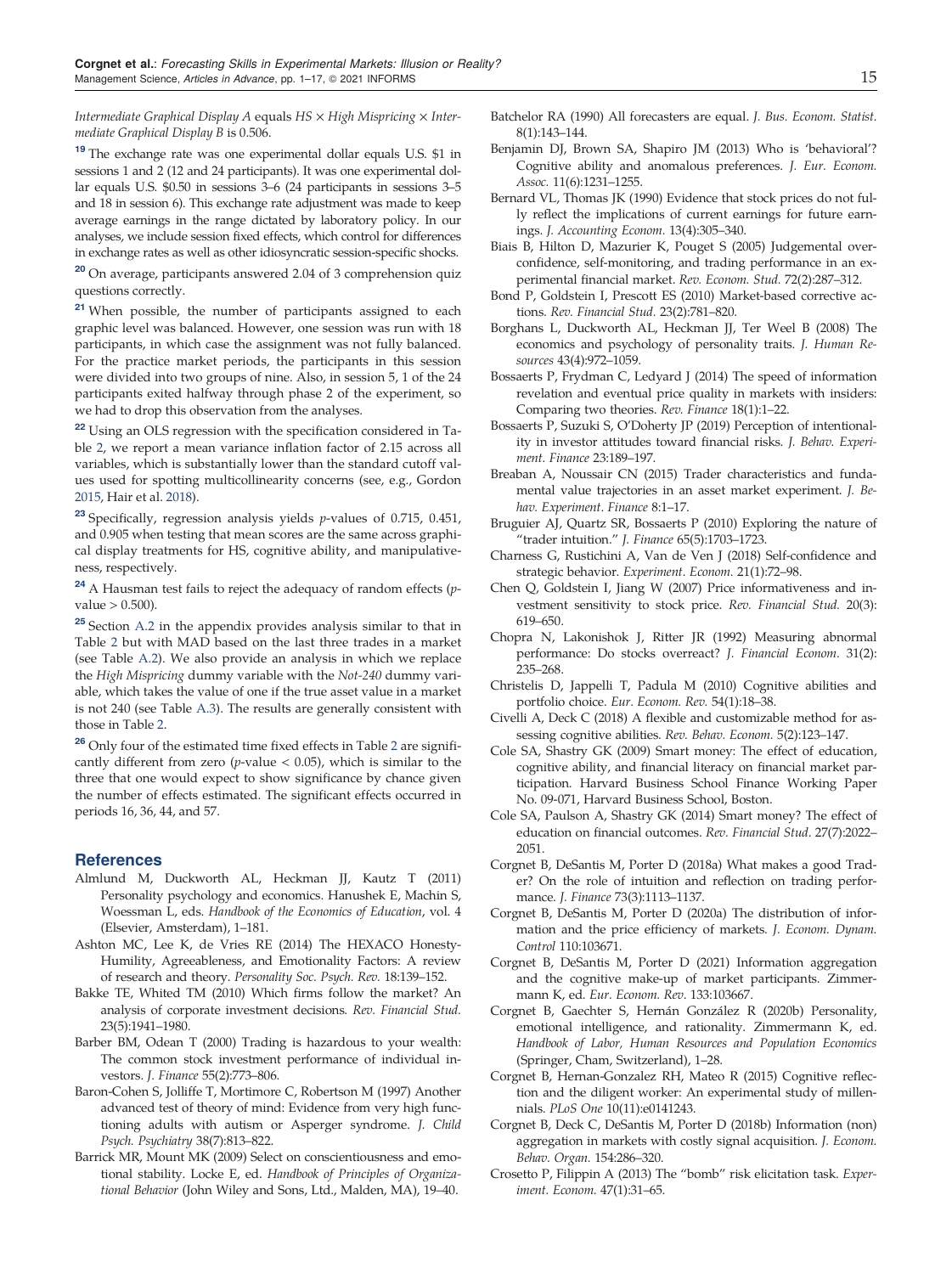- <span id="page-15-0"></span>Cutler DM, Poterba JM, Summers LH (1991) Speculative dynamics. *Rev. Econom. Stud.* 58(3):529–546.
- De Bondt WF, Thaler R (1985) Does the stock market overreact? *J. Finance* 40(3):793–805.
- De Bondt WF, Thaler RH (1987) Further evidence on investor overreaction and stock market seasonality. *J. Finance* 42(3):557–581.
- Deck C, Lin S, Porter D (2013) Affecting policy by manipulating prediction markets: Experimental evidence. *J. Econom. Behav. Organ.* 85(1):48–62.
- De Martino B, O'Doherty JP, Ray D, Bossaerts P, Camerer C (2013) In the mind of the market: Theory of mind biases value computation during financial bubbles. *Neuron* 79(6):1222–1231.
- Diamond A (2013) Executive functions. *Annual Rev. Psych.* 64: 135–168.
- Duchêne S, Guerci E, Hanaki N, Noussair CN (2019) The effect of short selling and borrowing on market prices and traders' behavior. *J. Econom. Dynam. Control* 107:103734.
- Elliott G, Timmermann A (2008) Economic forecasting. *J. Econom. Literature* 46(1):3–56.
- Fama EF (1965) The behavior of stock-market prices. *J. Bus.* 38(1): 34–105.
- Fama E (1970) Efficient capital markets: A review of theory and empirical work. *J. Finance* 25(2):383–417.
- Fama E (1991) Efficient capital markets. II. *J. Finance* 46(5): 1575–1617.
- Fellner, Maciejovsky (2007) Risk attitude and market behavior: Evidence from experimental asset markets. *J. Econom. Psych.* 28(3):338–350.
- Frederick S (2005) Cognitive reflection and decision making. *J. Econom. Perspect.* 19(4):25–42.
- Frith CD, Frith U (1999) Interacting minds–a biological basis. *Science* 286(5445):1692–1695.
- Furnham A (1989) Personality correlates of self-monitoring: The relationship between extraversion, neuroticism, type A behaviour and Snyder's self-monitoring construct. *Personality Individual Differences* 10(1):35–42.
- Gill D, Prowse V (2016) Cognitive ability, character skills, and learning to play equilibrium: A level-k analysis. *J. Political Econom.* 124(6):1619–1676.
- Gordon RA (2015) *Regression Analysis for the Social Sciences* (Routledge, New York).
- Grieve R (2011) Mirror: The role of self-monitoring and sincerity in emotional manipulation. *Personality Individual Differences* 51(8): 981–985.
- Grinblatt M, Keloharju M, Linnainmaa J (2011) IQ and stock market participation. *J. Finance* 66(6):2121–2164.
- Grinblatt M, Keloharju M, Linnainmaa JT (2012) IQ, trading behavior, and performance. *J. Financial Econom.* 104(2):339– 362.
- Hair J, Black W, Babin B, Anderson R (2018) *Multivariate Data Analysis*, 8th ed. (Cengage Learning EMEA, Delhi, India).
- Hanaki N, Akiyama E, Funaki Y, Ishikawa R (2017) Diversity in cognitive ability enlarges mispricing in experimental asset markets. GREDEG working paper 2017-08, Université Côte d'Azur, Nice, France.
- Hanson R, Oprea R, Porter D (2006) Information aggregation and manipulation in an experimental market. *J. Econom. Behav. Organ.* 60(4):449–459.
- Hartzmark ML (1991) Luck vs. forecast ability: Determinants of trader performance in futures markets. *J. Bus.* 64(1):49–74.
- Heckman JJ, Kautz T (2012) Hard evidence on soft skills. *Labour Econom.* 19(4):451–464.
- Hefti A, Heinke S, Schneider F (2018) Mental capabilities, heterogeneous trading patterns and performance in an experimental asset market. University of Zurich, Department of Economics Working Paper No. 234, University of Zurich, Zurich, Switzerland.
- Heider F, Simmel M (1944) An experimental study of apparent behavior. *Amer. J. Psych.* 57:243–259.
- Holm S (1979) A simple sequentially rejective multiple test procedure. *Scandinavian J. Statist.* 6(2):65–70.
- Holt CA, Laury SK (2002) Risk aversion and incentive effects. *Amer. Econom. Rev.* 92(5):1644–1655.
- Hoppe EI, Kusterer DJ (2011) Behavioral biases and cognitive reflection. *Econom. Lett.* 110(2):97–100.
- Jegadeesh N, Titman S (1993) Returns to buying winners and selling losers: Implications for stock market efficiency. *J. Finance* 48(1): 65–91.
- Jegadeesh N, Titman S (1995) Overreaction, delayed reaction, and contrarian profits. *Rev. Financial Stud.* 8(4):973–993.
- John OP, Donahue EM, Kentle RL (1991) *The Big Five Inventory - Versions 4a and 54* (University of California, Berkeley, Institute of Personality and Social Research, Berkeley).
- Kahneman D (2011) *Thinking, Fast and Slow* (Macmillan, New York).
- Kezdi G, Willis RJ (2003) Who becomes a stockholder? Expectations, subjective uncertainty, and asset allocation. Michigan Retirement Research Center Research Paper No. WP 39, Michigan Retirement Research Center, Ann Arbor.
- Lee K, Ashton MC (2004) Psychometric properties of the HEXACO personality inventory. *Multivariate Behav. Res.* 39(2):329–358.
- Lee JY, Nayga R, Deck C, Drichoutis AC (2020) Cognitive ability and bidding behavior in second price auctions: An experimental study. *Amer. J. Agricultural Econom.* 102(5):1494–1510.
- Lo AW (2019) *Adaptive Markets: Financial Evolution at the Speed of Thought* (Princeton University Press, Princeton, NJ).
- Lo AW, Hasanhodzic J (2011) *The Evolution of Technical Analysis: Financial Prediction from Babylonian Tablets to Bloomberg Terminals* (John Wiley & Sons, Hoboken, NJ).
- Lo AW, MacKinlay AC (1988) Stock market prices do not follow random walks: Evidence from a simple specification test. *Rev. Financial Stud.* 1(1):41–66.
- Lo AW, Mamaysky H, Wang J (2000) Foundations of technical analysis: Computational algorithms, statistical inference, and empirical implementation. *J. Finance* 55(4):1705–1765.
- Mackintosh N, Mackintosh NJ (2011) *IQ and Human Intelligence* (Oxford University Press, Oxford, United Kingdom).
- Malkiel BG (2003) The efficient market hypothesis and its critics. *J. Econom. Perspect.* 17(1):59–82.
- McDonald S, Flanagan S, Rollins J, Kinch J (2003) TASIT: A new clinical tool for assessing social perception after traumatic brain injury. *J. Head Trauma Rehabilitation* 18(3):219–238.
- Noussair C, Tucker S, Xu Y (2016) Futures markets, cognitive ability, and mispricing in experimental asset markets. *J. Econom. Behav. Organ.* 130:166–179.
- Oechssler J, Roider A, Schmitz PW (2009) Cognitive abilities and behavioral biases. *J. Econom. Behav. Organ.* 72(1):147–152.
- Olderbak S, Wilhelm O, Olaru G, Geiger M, Brenneman MW, Roberts RD (2015) A psychometric analysis of the reading the mind in the eyes test: Toward a brief form for research and applied settings. *Frontiers Psych.* 6:1503.
- Osborn SM, Field HS, Veres JG (1998) Introversion-extraversion, self-monitoring, and applicant performance in a situational panel interview: A field study. *J. Bus. Psych.* 13(2):143–156.
- Page L, Siemroth C (2017) An experimental analysis of information acquisition in prediction markets. *Games Econom. Behav.* 101:354–378.
- Page L, Siemroth C (2021) How much information is incorporated into financial asset prices? Experimental evidence. *Rev. Financial Stud.* 34(9):4412–4449.
- Plott CR, Sunder S (1982) Efficiency of experimental security markets with insider information: An application of rationalexpectations models. *J. Political Econom.* 90(4):663–698.
- Plott CR, Sunder S (1988) Rational expectations and the aggregation of diverse information in laboratory security markets. *Econometrica* 56(5):1085–1118.